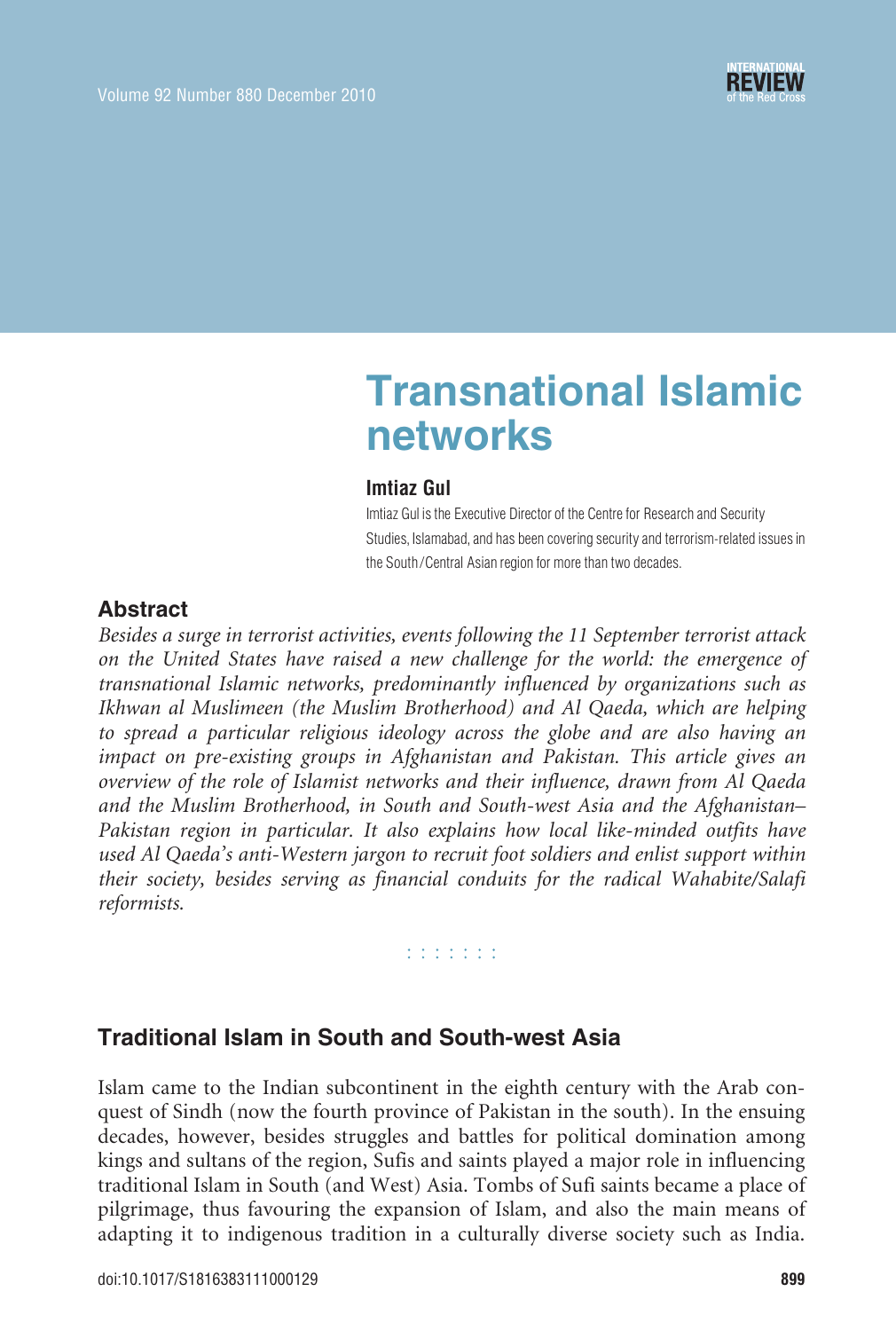Several spiritual and religious personalities – both Sufis and saints – spread and revitalized Islam in the Indo-Pak subcontinent (as well as in Afghanistan and Central Asia) with their peaceful and inspiring teachings. Scholars and reformers such as Shah Waliullah Muhaddith Dehlvi (1703–1762) and Alf Sāni (1564–1624) had a profound influence on vast segments of Muslim society. Described as the 'reviver of the second millennium' for his work in rejuvenating Islam and opposing the heterodoxies prevalent at the time of the Mughal Emperor Akbar,<sup>1</sup> Sāni, an Indian Islamic scholar from Punjab, is said to have given 'to Indian Islam the rigid and conservative stamp it bears today'.2

## The divide between traditionalists and reformists

However, the divide between traditionalists and reformists remained discernible through the centuries. The traditionalist view of Sharia is essentially legalistic and casuistic; it is sometimes connected to the popular forms of Sufism (hence the Barelvi school in Pakistan<sup>3</sup>). On the other hand, as Olivier Roy argues, the reformist fundamentalist position criticizes the tradition, the commentaries, popular religious practices, deviations, and superstitions. It aims to return to the founding texts (Shah Waliullah in India and Abd al Wahab in the Arabian Peninsula), and generally developed in response to an external threat (such as the influence of Hinduism on Islam).4

Until the early twentieth century these various movements had largely remained peaceful, but the turmoil for the Muslims of India (sectarian clashes between Hindus and Muslims) coincided with religious uprisings in the Middle East, led by Syed Qutub and Hassan al-Banna<sup>5</sup> in Egypt, as well as the abolition of the Islamic Caliphate in Turkey by Kemal Ataturk in the 1930s. These transnational factors – the First World War, British rule in India, the secular movement in Turkey, and political struggles in Egypt – essentially determined the evolution of Islamic thought over the last century.

## Salafi and Wahabism

The origins of today's Salafi political parties and movements (Salafi revivalism) can be traced to the Society of the Muslim Brotherhood, created by the schoolteacher

<sup>1</sup> Cyril Glasse, The New Encyclopedia of Islam, Altamira Press, Walnut Creek, CA, 2001, p. 432.

<sup>2</sup> Aziz Ahmad, Studies in Islamic Culture in the Indian Environment, Oxford University Press, Oxford, 1964, p. 189.

<sup>3</sup> Barelvi is a movement of Sunni Islam originating in the Indian subcontinent. The Barelvi movement was started in 1880 to defend contemporary traditionalist Islamic beliefs and practices from the criticisms of reformist movements such as the Deobandi and Ahl-e-Hadith. This movement in British India was shaped by the writings of Ahmed Raza Khan Barelvi (1856–1921).

<sup>4</sup> Olivier Roy, The Failure of Political Islam, I.B. Tauris & Co Ltd., London, 1994, p. 31.

<sup>5</sup> Hassan al-Banna (1906–1949) was an Egyptian political and religious leader. He was the founder of the Muslim Brotherhood and one of the pioneers of today's Islamic revival.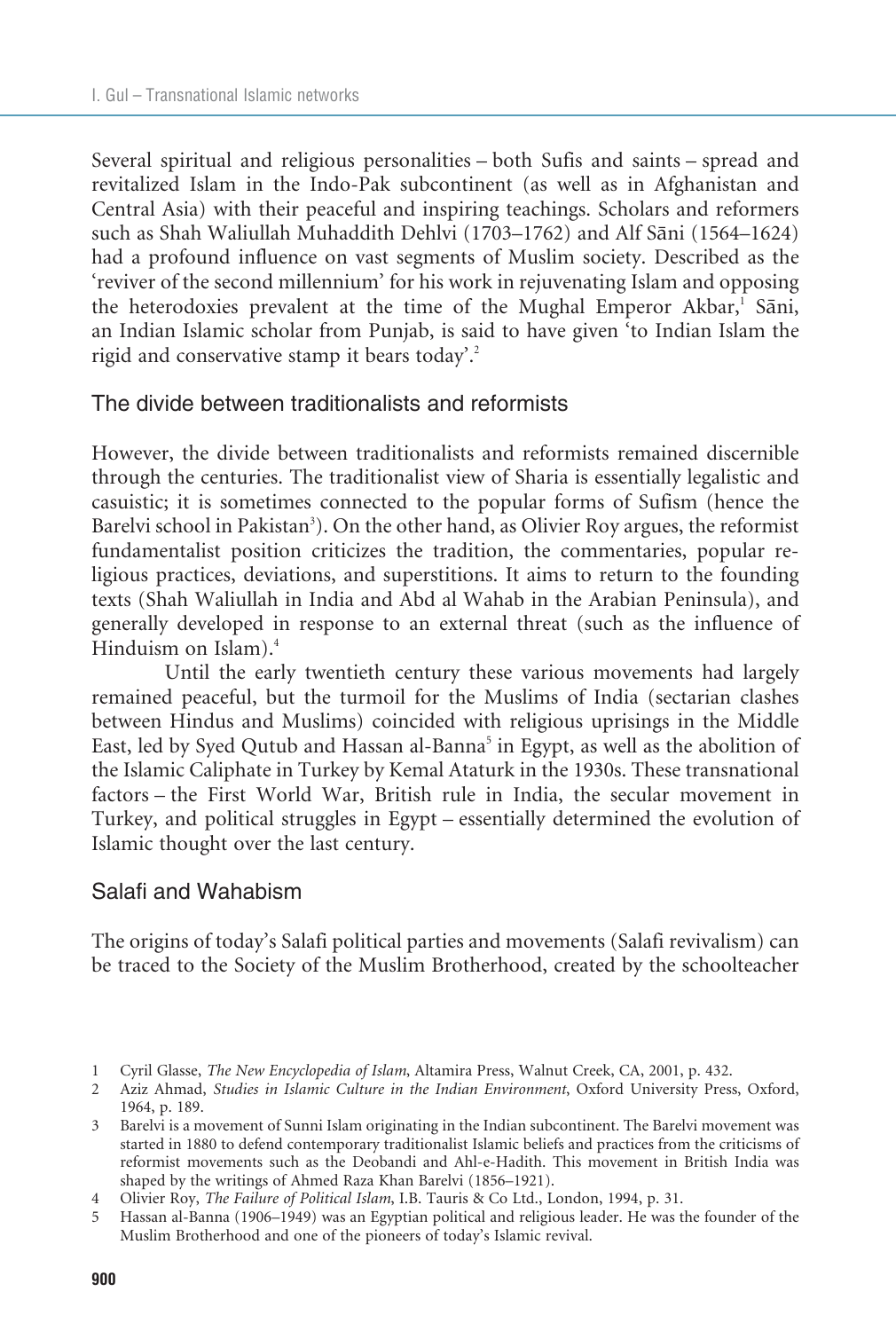Hasan al-Banna in Egypt in 1928,<sup>6</sup> and the Jamaat-e-Islami (Islamic Party) of Pakistan, established by Syed Abul-Ala Maududi in 1941.<sup>7</sup> Roy argues that

although the two movements developed independently, the overlapping of their themes was striking, and intellectual contacts were soon established: it was a disciple of Maududi, the Indian Abul Hasan Ali Nadvi, who undertook the translation of Maududi into Arabic and who met with Sayyid Outub.<sup>8</sup>

An Egyptian ideologue of the Muslim Brotherhood, Qutub, who was executed by the regime of President Gamal Abdel Nasser in 1966, insisted on jihad (armed struggle) to establish the true Muslim state, as dawa (preaching) could not by itself achieve God's dominion on earth.<sup>9</sup>

Roy divides the current transnational Islamist movement, now about six decades old, into three geographic and cultural tendencies: the Sunni Arab Middle East, the Sunni Indian subcontinent, and Irano-Arab Shiism:

These groups are as distinct politically as they are geographically, which is why it is more appropriate to speak of an Islamist sphere of influence than of an international union. The largest organizations are those of the Arab world's Muslim Brotherhood (MB), vaguely dependent on their Egyptian leadership … Next we find organizations on the Indian subcontinent (the various Jamaat-i Islamis of Pakistan, India, and Bangladesh), the Afghan mujahideen (Hizb-i Islami, Jamaat-i Islami), and, more recently, the North African Islamists … As for the revolutionary Shiite movement, it is the only one to have taken power by way of a true Islamic revolution  $\dots$ .<sup>10</sup>

# Common goals

What binds these groups together is (i) a call to fundamentalism to cleanse the society and enforce Sharia, (ii) anti-colonialism, (iii) anti-imperialism

<sup>6</sup> The term 'Salafi' is generally used to refer to the first three generations of Muslims: the Sahaba (Companions of Muhammad), the Tabi'un (Followers), and the Tabi' al-Tabi'in (Those after the Followers). Salafis view these three generations as examples of how Islam should be practised. The principal tenet of Salafism is that Islam was perfect and complete during the days of Muhammad and his Sahaba, but that undesirable innovations have been added over later centuries, owing to materialist and cultural influences. The term 'Salafism' is sometimes used interchangeably with 'Wahhabism'.

<sup>7</sup> Primary sources for the study of the Muslim Brotherhood and the Jamaat are: Richard P. Mitchell, The Society of the Muslim Brothers, Oxford University Press, Oxford, 1963; and Kalim Bahadur, The Jamaat-i-Islami of Pakistan: Political Thought and Political Action, Chetana Publications, New Delhi, 1977. Maududi (1903–1979) was a Sunni journalist, theologian, Muslim revivalist leader, political philosopher, and major Islamist thinker. He was also a prominent political figure in Pakistan.

<sup>8</sup> O. Roy, above note 4, p. 35. Sayyid Qutub (1906–1966) was an Egyptian writer, educator, and religious leader. His writings about Islam, and especially his call for a revolution to establish an Islamic state and society, greatly influenced the Islamic resurgence movements of the twentieth century.

<sup>9</sup> Aneela Salman, 'Religious ideology and lethality: does religious sect have an effect on the lethality of a terrorist organization?', in Criterion, Vol. 5, no. 3, July–September 2010, available at: http:// criterionpk.com/2011/02/religious-ideology-and-lethality-does-religious-sect-have-an-effect-on-thelethality-of-a-terrorist-organization/ (last visited 9 March 2011).

<sup>10</sup> O. Roy, above note 4, p. 2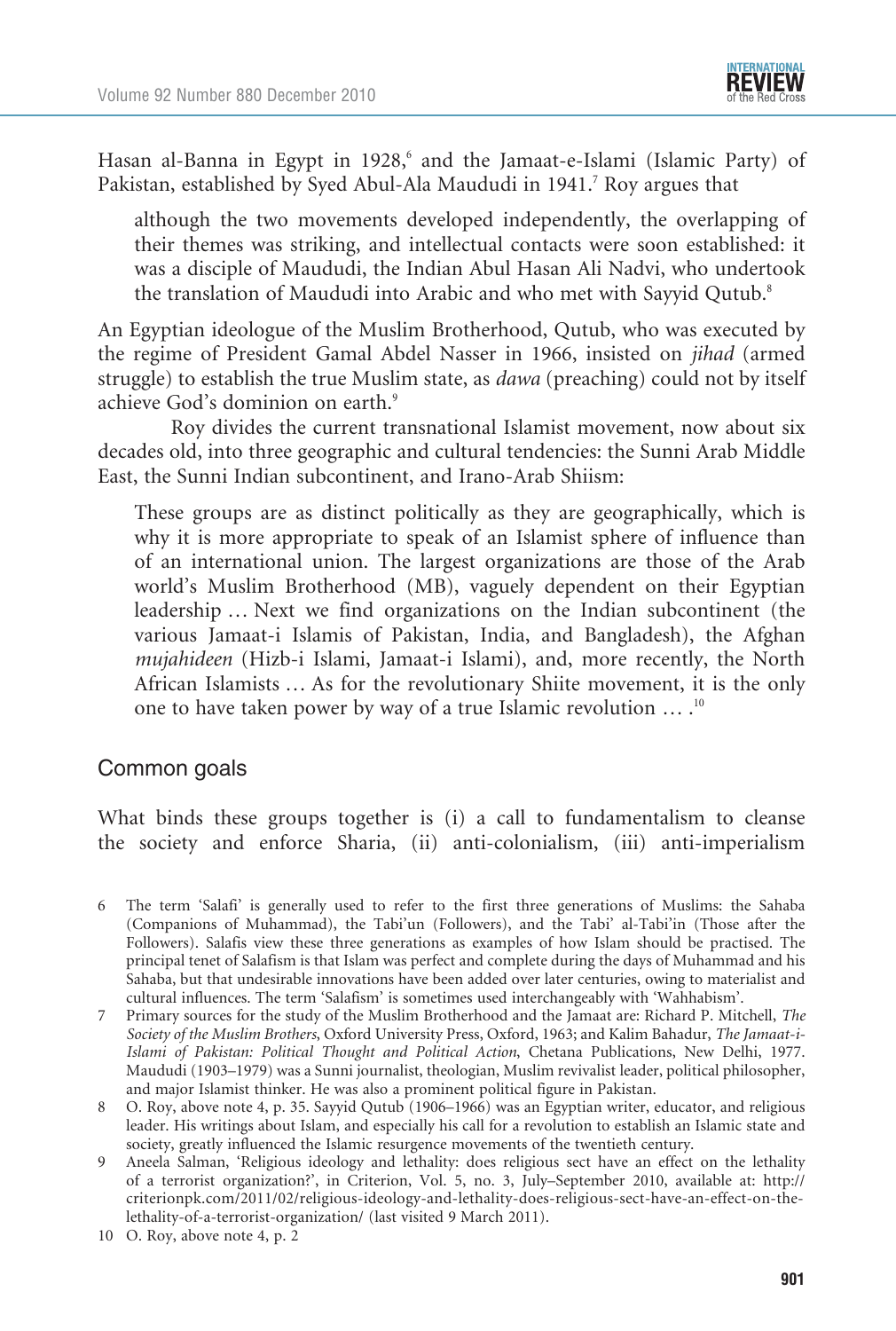(synonymous with anti-Westernism), and (iv) anti-Americanism. Their obvious targets are therefore foreign banks (e.g. City Bank, American Express), foreign food franchises (e.g. KFC, McDonalds, Pepsi), the World Bank and the IMF (dubbed as American tools for arm-twisting poor Muslim nations), and even governments co-operating with the US or other NATO members (Iraq, Afghanistan, and Pakistan are cases in point). Opposition to, and condemnation of, both Israel and the United States (for their policies vis-à-vis the Palestinians) is the common denominator for all these groups. So is their grudge against the US for its invasion of Iraq and the continued presence in Afghanistan. In this case, the Sunni groups (including Al Qaeda and the Muslim Brotherhood) find a common cause with the Palestinian radical Sunni group Hamas, which was born out of the Muslim Brotherhood, as well as mainstream Shia groups such as Hezbollah, and become mutually supportive entities.

Opposition to India and its hold over the disputed Himalayan state of Kashmir is specific to Pakistani militant groups – Lashkar-e-Taiba (the Army of the Righteous), Harkat-ul-Mujahideen (the Order of Holy Warriors) and Jaish-e-Muhammad (the Army of Mohammed). Meanwhile, all these groups have become force multipliers for the transnational Al Qaeda.

## The Afghan war

The Afghan war against the Soviet Union was a watershed in militant Muslim revivalist movements and gave a new platform to militant Islamist groups from all over the Muslim world. Sheikh Abdullah Azzam was one of the first Arabs to join the jihad in Afghanistan. He advocated traditional jihad to push Christian encroachments out of all Muslim lands. Osama bin Laden (Azzam's deputy) created a common enemy against whom jihadi efforts were to be focused. Thus US troops in Saudi Arabia, and later Somalia, provided the embodiment of that common enemy, thereby changing the focus of Salafi jihad to the ""far enemy" (the United States and the West in general)'.<sup>11</sup>

The American CIA and the Pakistani Inter-Services Intelligence agency (ISI) used Muslim fighters from all over the world as proxies against the Soviet Union. Following the Soviet Union's withdrawal in February 1989, the socialist Afghan regime eventually fell to the mujahideen in late April 1992. The eventual chaos and factional fighting after the abrupt fall of President Najibullah turned Afghanistan into embattled fiefdoms, thereby enabling the Arab Wahabi-Salafi and Pakistani Deobandi<sup>12</sup> (both Sunni) and pro-Iran Shia groups to step in and influence the course of events there.

<sup>11</sup> Marc Sageman, Understanding Terror Networks, University of Pennsylvania Press, Philadelphia, 2004, p. 19.

<sup>12</sup> A Deobandi is a person who follows the methodology of the Deoband Islamic movement. The movement began at Darul Uloom Deoband (a madrassa, or seminary) in Deoband, India, where its foundation was laid on 30 May 1866.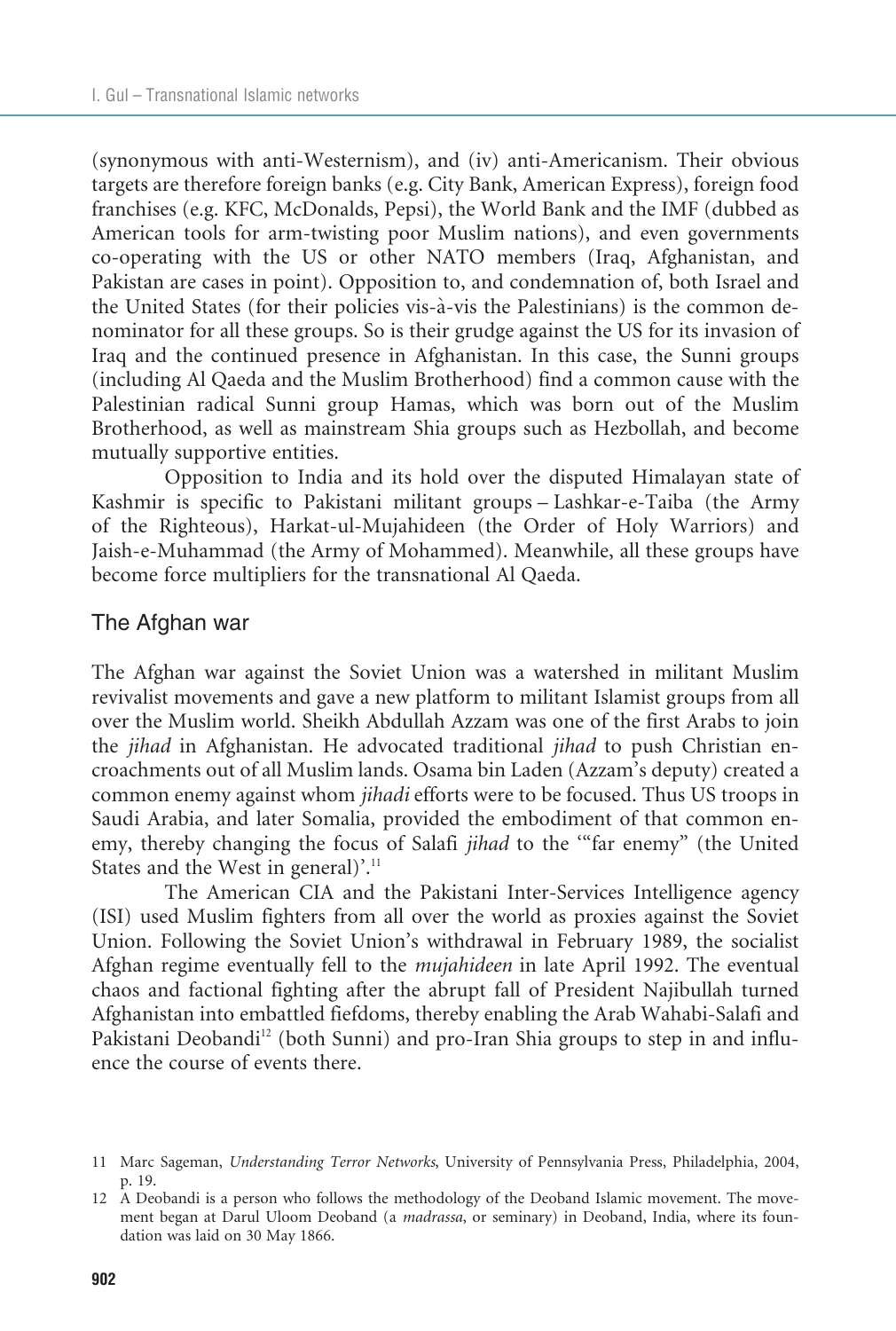

# Saudi Arabian role in the development of transnational networks

During the jihad against the Soviet Russians, Saudis not only matched America dollar for dollar but also funded the creation of new mosques and seminaries in the Afghanistan–Pakistan region, as well as creating their own proxies – Sipah-e-Sahaba (SPP) Pakistan, Lashkar-e-Jhangvi, and several others – to counter Shia advances in Sunni regions.13 In Afghanistan, they took Professor Abdul Rasul Sayyaf, a resistance leader and preacher of Wahabism, under their tutelage and apparently continue to do so.

The issue of funding for militant political organizations is primarily rooted in the Iranian Revolution of January 1979. The Soviet invasion of Afghanistan in December of the same year provided the Saudis with the best opportunity to support religio-political parties financially on the one hand and, on the other, to help create political parties such as those mentioned above to counter the spreading Iranian Shia influence. Indeed, the Saudi monarchs feared that the revolution in Iran might undermine their own influence in the neighbouring countries. As the factional fighting in Afghanistan raged after all the mujahideen leaders arrived there in April 1992, the Saudi–Iranian rivalry also intensified. The Saudis and the Pakistanis joined hands to contain the Iranian influence both in Afghanistan and in Pakistan itself by permitting and funding the mushrooming of Sunni religious seminaries all over the country. The continuing Saudi desire is to exercise influence over its proxies in countries such as Pakistan, where two-thirds of the 175 million population are Sunni Muslims.

While the Saudi funding flowed for Sunni seminaries in Pakistan, it also triggered a violent sectarian conflict throughout the 1990s, mostly centred in central Pakistan – the Punjab – where radical Sunni<sup>14</sup> and Shia<sup>15</sup> organizations are headquartered. Most Sunni organizations, from Karachi in the south to South Punjab and to Waziristan in the north-west, share objectives and are bonded together by the overarching Al Qaeda ideology. Pakistan's ISI, craving for so-called strategic depth in Afghanistan, had its own axe to grind. In the mid-1990s, it saw in the Taliban a force multiplier for itself that it thought should be able to counter Russian, Indian, and Iranian influence. In this way, various militant groups emerged, guided and influenced by Saudi Arabia and Pakistan, both nurturing their favourite outfits. Later, the US-led anti-terror war in Afghanistan and the invasion of Iraq provided ever greater grounds for transnationalist movements such as Al Qaeda to raise cadres for an organized resistance to the 'US-led Western imperialism'.

Consequently a synergy or fusion of interests and similarity of causes has emerged between the traditionalist clergy and the radical reformists – largely led

<sup>13</sup> Imtiaz Gul, The Most Dangerous Place: Pakistan's Lawless Frontier, Penguin, London, June 2010.

<sup>14</sup> Such as SSP, Lashkar-e-Jhangvi, Jaish-e-Muhammad, Lashkar-e-Taiba and Jamaat-ud-Dawah.

<sup>15</sup> Including the defunct Tehrike Jafria Pakistan.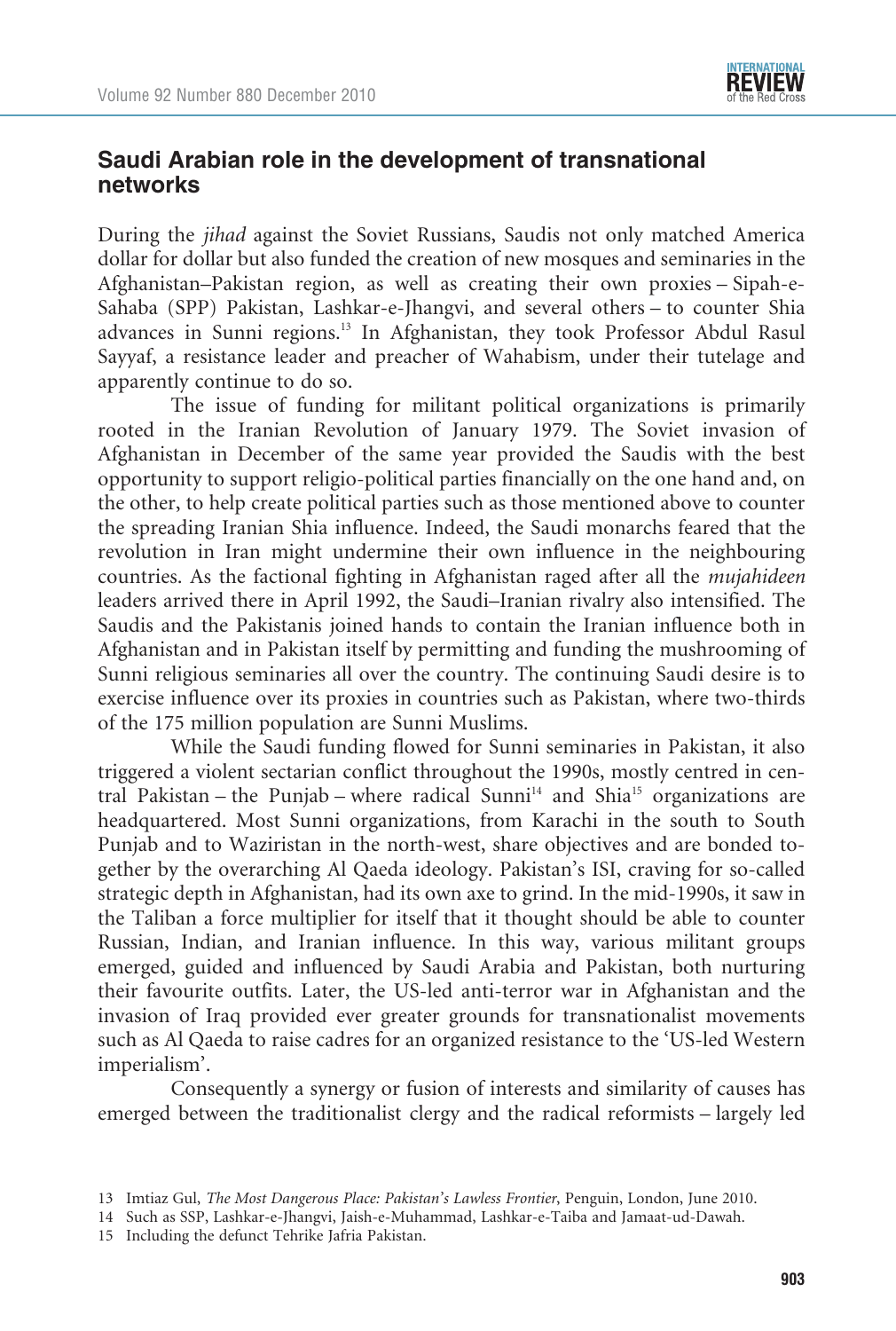and influenced by Al Qaeda – in South and South-west Asia: a sort of synthesis between Islamist militants and traditional mullahs, who earlier prospered under the American largesse and now serve as direct supporters or apologists (indirect supporters) for the pan-Islamist missionaries.

That mission – basically to spread the Al Qaeda ideology – also resonated in a video statement by the Egyptian Ayman al-Zawahiri, issued in connection with the Hezbollah–Israeli conflict in the summer of 2006:

The whole world is an open field for us. As they attack us everywhere, we will attack them everywhere. As their armies got together to wage war on us, our nation will get together to fight them. … The shells and missiles that tear apart the bodies of Muslims in Gaza and Lebanon are not purely Israeli. Rather, they come and are financed by all countries of the Crusader alliance.<sup>16</sup>

## Prominent transnational networks

The Arab-centred networks

# The Muslim Brotherhood

The Muslim Brotherhood's stated goal is to take the Qur'an and Sunnah as the 'sole reference point for … ordering the life of the Muslim family, individual, community … and state'.17 The movement has officially opposed violent methods of achieving its goals, with some exceptions such as in the Israeli–Palestinian conflict or its attempts to overthrow secular Ba'athist rule in Syria. Sharon Otterman describes its recent history:

The Muslim Brotherhood has been formally banned in Egypt since 1954, but in reality, the Egyptian government has allowed it to operate within limits since the 1970s, keeping it in check with frequent arrests and crackdowns. A more open political atmosphere in 2005, due to both domestic and international pressure, led the government to grant the Brotherhood unprecedented freedom to campaign before 2010 year's parliamentary vote. While the group's 150 candidates officially ran as independents, there was nothing secret about their Brotherhood affiliation. Candidates held rallies, hung posters with the Brotherhood's name, and used its slogan, 'Islam is the Solution'.<sup>18</sup>

<sup>16</sup> Ayman al-Zawahiri, as transcribed in BBC, 'Excerpts: Al-Zawahiri video comments', 27 July 2006, available at: http://news.bbc.co.uk/2/hi/middle\_east/5220204.stm (last visited 14 January 2011).

<sup>17</sup> Ikhwanweb, the Muslim Brotherhood's official English website, available at: http://www.ikhwanweb. com/article.php?id=813&ref=search.php (last visited 9 March 2011). See also Robert S. Leiken and Steven Brooke, 'The moderate Muslim Brotherhood', in Foreign Affairs, Vol. 86, No. 2.

<sup>18</sup> Sharon Otterman, Muslim Brotherhood and Egypt's Parliamentary Elections, Council on Foreign Relations Backgrounder, 1 December 2005, available at: http://www.cfr.org/egypt/muslim-brotherhoodegypts-parliamentary-elections/p9319 (last visited 9 March 2011).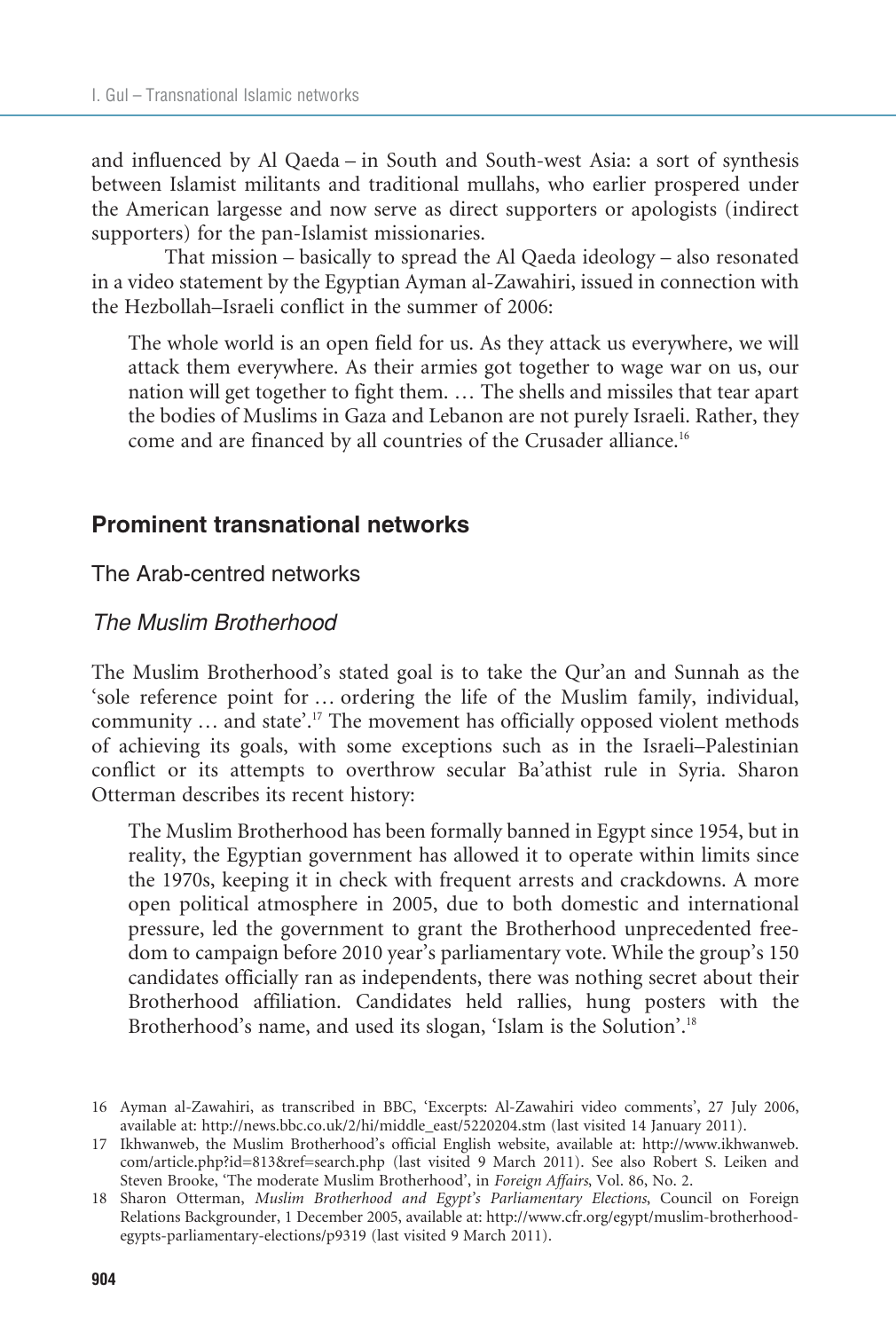The Brotherhood was not actively involved in the January–February 2011 uprising in Egypt, the desire for change being led instead by social media and civil society. Indeed, many observers believe that this situation mounted a new strategic challenge to both the Brotherhood and Al Qaeda: the demand for democratic rights rather than Sharia (Islamic law) amounted to a snub to Al Qaeda and a denial of its thesis that Muslim people crave a Sharia-based society. Events in Tunisia, Bahrain, and Jordan suggest that the Brotherhood and Al Qaeda's case for Sharia has suffered a setback in those countries also.

The Brotherhood's core mission is religious proselytizing through preaching and social services, and the network spreads from Egypt to Jordan, Palestine, Kuwait, Sudan, Yemen, Syria, and Tunisia, making it a predominantly Arab-based entity, with Muslim Brotherhood branches in these countries being practically subordinate to the Egyptian centre. The Muslim Brotherhood also sponsors national organizations such as the Islamic Tendency Movement in Tunisia, Justice and Charity in Morocco, Hamas in Algeria, and the Movement of Islamic Youth, Malaysia, a group close to both the Muslim Brotherhood and the Malaysian Jamaat-e-Islami in 1971.<sup>19</sup> Literature on the subject suggests that the Afghan mujahideen leader Burhanuddin Rabbani adopted the ideas of the Muslim Brotherhood during his studies at Al-Azhar University in the 1950s.<sup>20</sup>

The Muslim Brotherhood and Al Qaeda have been vocal about Islamic resistance movements in the region because of the challenge and opportunity that they present to political Islam. However, there is a difference between the two organizations, according to Marwan Bishara, an Arab Palestinian political commentator and academic:

The Muslim Brotherhood has supported various resistance movements against foreign occupation, including Palestinian Hamas (offshoot of the Palestinian Muslim Brotherhood), the Lebanese Hezbollah, and the Islamist Iraqi resistance groups. Nevertheless, it also supported their attempts to join the political processes in their countries. Al-Qaeda on the other hand, has supported only the violent expressions of these groups, and whenever they turned to politics, al-Qaeda rejected all their political overtures as surrender to the enemies of Islam. $21$ 

# Al Qaeda

In the last decade, no other organization has influenced political thought across the Muslim world as much as Al Qaeda. It is the vanguard of the global Salafi movement, which includes many sister terrorist groups that share the same ideology.

<sup>19</sup> O. Roy, above note 4, p. 111.

<sup>20</sup> Jason Burke, Al-Qaeda: The True Story Of Radical Islam, I. B. Tauris, London, 2004, pp. 66–67.

<sup>21</sup> Marwan Bishara, 'Islam can not always be blamed: it appears Islam is not an appropriate scapegoat after all', Ikhwanweb, 19 January 2010, available at: http://www.ikhwanweb.com/article.php?id=22699 (last visited 14 January 2011).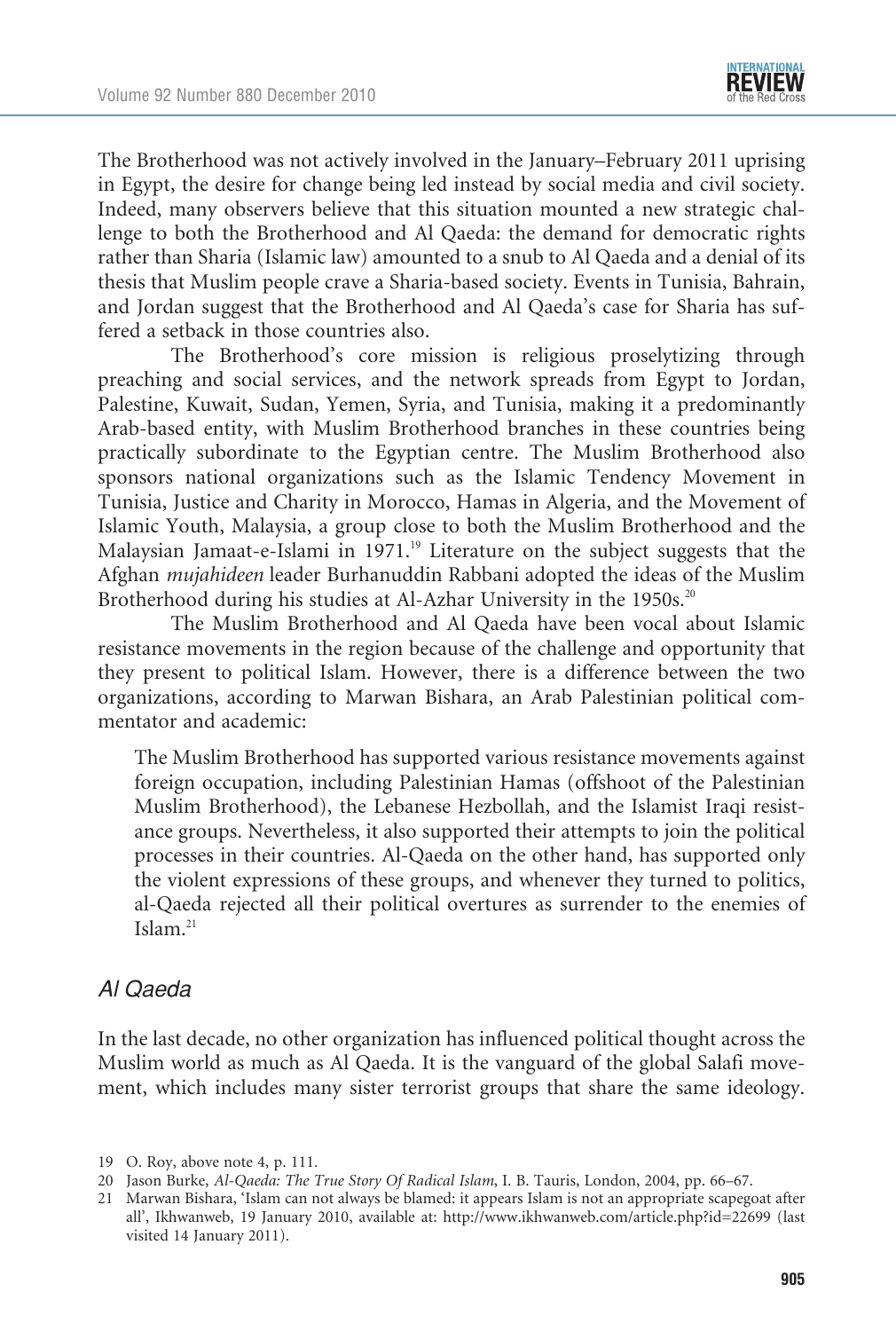The jihadi Salafi ideology considers the Saudi Arabian government, for example, to be an un-Islamic regime that needs to be purged of its present leaders.<sup>22</sup>

In his Declaration of jihad, Osama bin Laden adopted the historical imagery of Islamic resistance to the European Crusades, describing the enemy as 'the alliance of Jews, Christians and their agents' and holding them responsible for 'massacres in Tajikistan, Burma, Kashmir, Assam, the Philippines, Fatani [as transliterated], Ogaden, Somalia, Eritrea, Chechnya and Bosnia-Herzegovina'.23 The fatwa proclaimed:

The ruling to kill the Americans and their allies – civilians and military – is an individual duty for every Muslim who can do it in any country in which it is possible to do it, in order to liberate Al-Aqsa Mosque and the holy mosques from their grip, and in order for their armies to move out of all the lands of Islam, defeated and unable to threaten any Muslim. This is in accordance with the words of Almighty God, 'And fight the pagans all together as they fight you all together', and 'Fight them until there is no more tumult or oppression, and there prevails justice and faith in God'.<sup>24</sup>

Interestingly, Al Qaeda propounds an intellectual concept that is not based on main schools of Islamic theology but constructs a new ideological starting point by the application of Islamic principles to socio-political change. Bin Laden projects jihad as an individual responsibility incumbent on all Muslims to avenge innocent Muslim blood, especially that of Muslim children in Iraq and Palestine.<sup>25</sup>

What distinguishes Al Qaeda from the Muslim Brotherhood is the ideological cohesion that simply transcends geography, culture, ethnicity, and personalities. The Muslim Brotherhood displays its political pragmatism by taking a reformist approach to the countries where it operates. It does not oppose the democratic process, nor does it bar its members from participation in elections, implying that, while sticking to its core mission, it also believes in the peaceful pursuit of political power. This may perhaps also be the reason for regional disagreements and conflicts within the Muslim Brotherhood network. In this regard, Olivier Roy makes a very convincing argument, namely that

first of all, there are several centres: the Egyptian MB [Muslim Brotherhood], the Pakistani Jamaat and the World Muslim League based in Saudi Arabia.

<sup>22</sup> See M. Sageman, above note 11.

<sup>23</sup> Christopher M. Blanchard, Al Qaeda: Statements and Evolving Ideology, CRS Report for Congress, 16 November 2004, p. 3, available at: http://www.fas.org/sgp/crs/terror/RL32759.pdf (last visited 9 March 2011). Besides bin Laden and al-Zawahiri, the Iraqi cleric Abu Musab al Zarqawi was the third most revered Al Qaeda figure. Praised by bin Laden as the 'prince of al-Qaeda in Iraq', he was later killed in a US air strike near Baghdad in 2006. See Jayshree Bajoria, 'al-Qaeda (a.k.a. al-Qaida, al-Qa'ida)', Council on Foreign Relations, updated on 30 December 2009, available at: http://www.cfr.org/terroristorganizations/al-qaeda-k-al-qaida-al-qaida/p9126 (last visited 9 March 2011).

<sup>24</sup> Fatwa issued by Osama bin Laden and others in Al Qaeda, published in al-Quds al-Arabi, 23 February 1998, as quoted in Quintan Wiktorowicz, 'The new global threat: transnational Salafis and jihad', in Middle East Policy, Vol. 8, No. 4, December 2001, p. 18.

<sup>25</sup> A. Salman, above note 9, p. 73.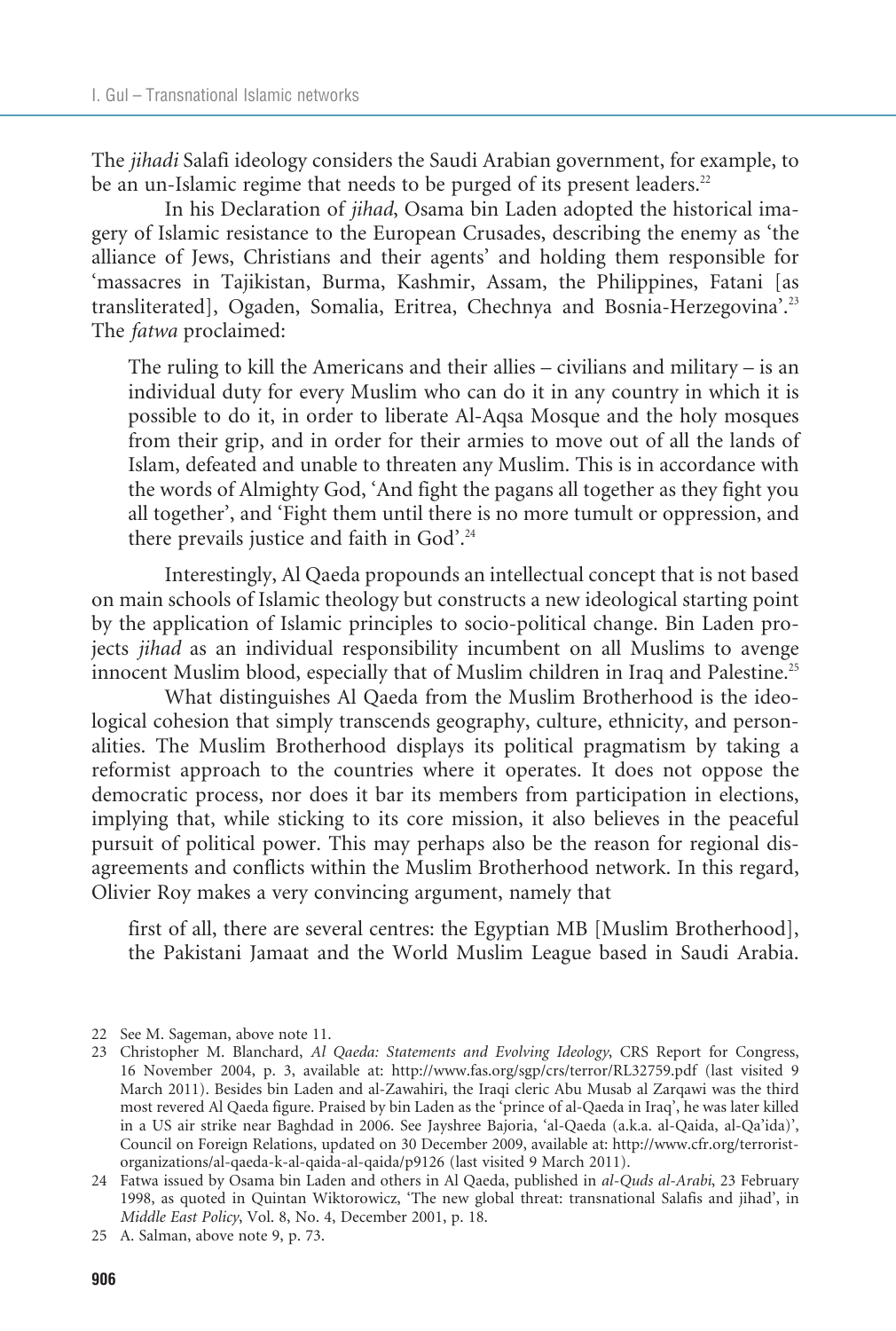From there connections and collaborations are established around a network of personal relationships, riddled with disagreements and divisions; their common denominator is not the MB ideology, but the simple desire to re-Islamize the society. These networks are periodically torn apart by conflicts that set the states of the Middle East against one another  $\dots$ <sup>26</sup>

In contrast, those groups and persons wedded to the core ideology of Al Qaeda rarely display disagreements and are unanimous in pursuing political objectives through sheer violence such as suicide bombings. They disregard, for instance, the Muslim Brotherhood's pragmatism (such as participation in parliamentary elections) and believe in force as the only way to Islamize society and put an end to foreign occupation of the Muslim lands (Saudi Arabia, Kuwait, Iraq, Afghanistan, and Palestine).

Al Qaeda is active in dozens of countries, including the United States, the United Kingdom, Spain, Germany, Yemen, and Somalia. After shifting its central command to Afghanistan during the Taliban rule, the organization introduced suicide bombings to both the Afghan and the Pakistani Taliban, as well as to affiliated groups in Iraq, Yemen, and North Africa. Daniel Benjamin, from the US Institute of Peace, a Washington-based think-tank, notes that 'Terrorism emanating from Yemen is a major security concern for the United States. But al-Qa'ida's core in Pakistan remains an extraordinarily formidable and dangerous terrorist organization whose targeting of the United States continues'.<sup>27</sup>

The discussion on Jamaat-e-Islami later in this section will also explain how local parties provide a cover or serve as an apology for Al Qaeda's global mission, despite the fact that only a limited section of the population supports und sympathizes with Al Qaeda. In a February 2008 poll by Terror Free Tomorrow, a Washington-based non-profit group, only 24% of Pakistanis had a favourable opinion of bin Laden in 2008, as compared to 46% in August 2007. Similarly, Al Qaeda's popularity had dropped from 33% to 18%.

# Hezbollah

Hezbollah's ideology is based on the concept of jihad and martyrdom. These are often demonstrated in its acts of suicide terrorism. On 11 November 1982, Hezbollah's first suicide bomber, Ahmad Qasir, detonated himself in the Israeli military headquarters in Tyre, killing seventy-six (the Hezbollah website claims seventy-five) officers. The day continues to be commemorated by Hezbollah as 'Martyrdom Day' in Qasir's honour.<sup>28</sup>

<sup>26</sup> O. Roy, above note 4, p. 112.

<sup>27</sup> Daniel Benjamin, Coordinator for Counterterrorism/Ambassador-at-Large, US Counterterrorism Strategy in Yemen, US Institute of Peace, Washington, DC, 8 September 2010, available at: http:// www.state.gov/s/ct/rls/rm/2010/147296.htm (last visited 14 January 2011).

<sup>28</sup> A. Salman, above note 9, quoting Joseph Alagha, The Shifts in Hizbullah's Ideology: Religious Ideology, Political Ideology, and Political Program, Amsterdam University Press, Amsterdam, 2006.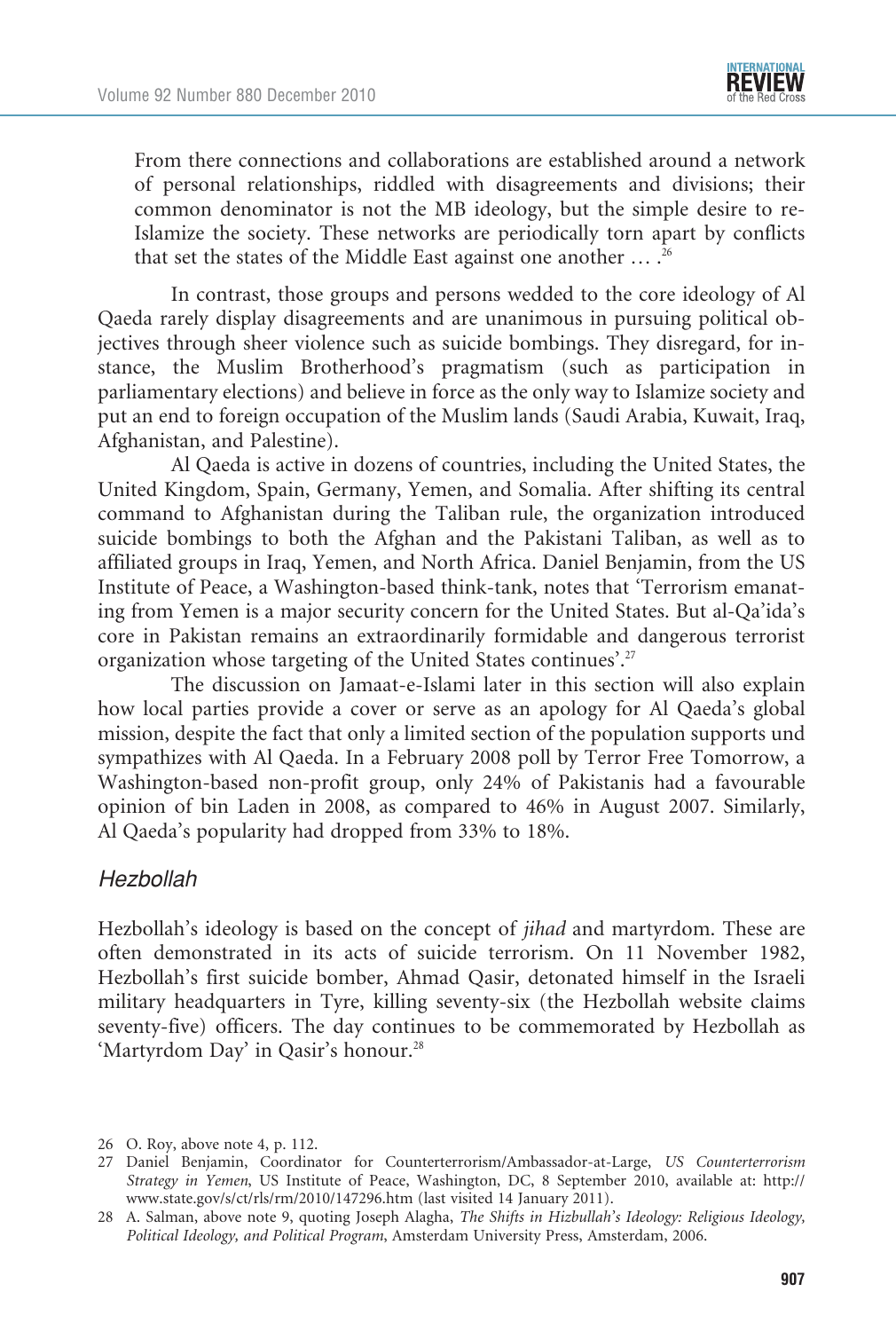Hezbollah, too, projects itself as a pan-Arab, pan-Islamic movement, pursuing practical politics in a religious garb. Its relations with Iran are based on political-ideological, strategic-policy terms (pan-Islamism), and with Syria on ethno-national identity (pan-Arabism).<sup>29</sup>

Training even Sunni groups and non-Islamic outfits such as the Tamil Tigers has been part of Hezbollah strategy to spread the schemes of martyrdom into other territories. Addressing the organization's military units in December 2002, the Hezbollah leader, Sayyed Hassan Nasrallah, said: 'Martyrdom operations – suicide bombings – should be exported outside Palestine. I encourage Palestinians to take suicide bombings worldwide. Don't be shy to do it'.<sup>30</sup>

#### South and South-west Asian-centred organizations

## Jamaat-e-Islami (JI)

From its foundation in 1941, Jamaat-e-Islami Pakistan opposed the partition of India. Later, after the emergence of Pakistan as a new state on the world map, it changed its stance and opted to create a constituency for itself in the new state. Unlike other Islamic movements, it presents a more comprehensive and pragmatic Islamic view, embodied by a large number of mostly educated lower- and middleclass political activists, academics, and intelligentsia. It places great stress on political struggle for establishing an Islamic state rather than wasting energy on individuals to make them perfect Muslims.

Jamaat-e-Islami Pakistan overtly runs an indigenous movement to Islamize the state. It does, however, also share the Islamic political ideology and programme with other political parties (such as Jamaat-e-Islami, Bangladesh, or Hizb-i-Islami, Afghanistan). At the same time, it shares an ideological nexus with Al Qaeda, and particularly with those persons and groups who were once part of the Muslim Brotherhood but are now devout Al Qaeda activists. This fusion gives Jamaat-e-Islami the transnational character that transcends the boundaries of a particular country or region. That several people linked to Al Qaeda, such as Khalid Sheikh Mohammed, one of the masterminds of the 9/11 events, were arrested from the houses of Jamaat-e-Islami leaders in different parts of Pakistan also confirmed the link that has existed between Al Qaeda and Jamaat-e-Islami in Pakistan.

Being a pragmatic Sunni Islamist party, Jamaat-e-Islami also maintains a good working relationship with the Shia in Iran. Despite being entirely a Sunni movement, it is regarded as the only Sunni party that does not believe in sectarianism and has no differences with Shia Muslims. In fact, Gulbuddin Hekmatyar, the Hezb-e-Islami chief who had been traditionally close to the Jamaat-e-Islami, was rumoured to have found refuge in Iran on a number of

<sup>29</sup> Alagha, above note 28.

<sup>30</sup> Council on Foreign Relations, backgrounder on Hamas, 27 August 2009, available at: http:// www.cfr.org/israel/hamas/p8968 (last visited 22 February 2011).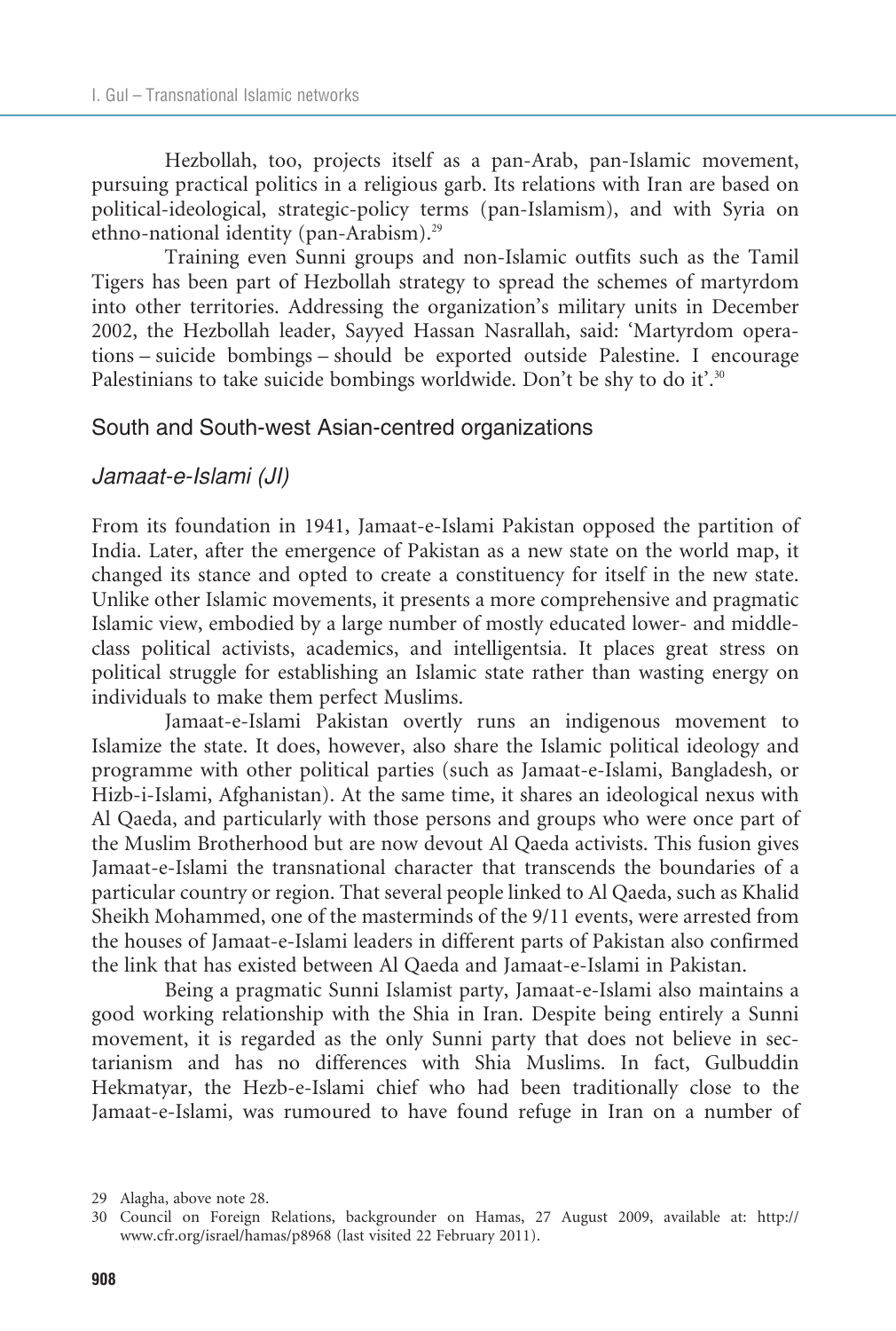

occasions in the 1990s and even after the United States unleashed the 'global war on terror' in Afghanistan in the aftermath of the 9/11 events. In his latest post-Ramadan messages to Muslims ahead of Eid ul-Fitr, for instance, Hekmatyar advised the Pakistani and Iranian governments in particular not to befriend the United States at the cost of the Afghan nation. Do not endanger your interests by continuing to support the war in Afghanistan, he exhorted the two governments.<sup>31</sup> During my visits to Afghanistan in the early 1990s and early 2000, Hezb-e-Islami fighters would often speak of their contacts and adventures in Bosnia-Herzegovina and Chechnya, and in Kashmir in particular. They talked especially of al-Zawahiri because these non-Arab followers are bound to the Egyptian doctor by the original Muslim Brotherhood ideology.

Over a dozen organizations work either directly or indirectly under the Jamaat-e-Islami Pakistan umbrella. Two of them are political, four are jihadi, and one represents a union of religious scholars. There are also four youth and students' organizations that identify themselves with JI or are inspired by its core ideology.32 The Al-Khidmat Foundation, a prominent organization under direct supervision of Jamaat-e-Islami Pakistan, for instance, operates as a welfare charity – a non-governmental organization (NGO) – that tries to reach and serve the victims of war or any sort of natural disaster or catastrophe that occurs in the country. In recent years it has rapidly extended its operations countrywide: 'According to 2001 Yearly Report of Jamaate Islami, Al-Khidmat Foundation spent approximately 40 million rupees on different programs in previous year'.33 During the August 2010 floods, the Foundation once again joined the fray, with several hundred million rupees and thousands of volunteers to help in rescuing and getting relief supplies to millions of people displaced by the devastating waters of the Indus river.

## Jamaat-e-Islami's Kashmir connection

The Jamaat-e-Islami Jammu and Kashmir (JIJK) was established as an independent political organization in 1952. It presented itself as an organization committed to establishing an Islamic state in Kashmir based on the Sharia, but using democratic means of peaceful persuasion for attaining its goals.<sup>34</sup> However, in the late 1980s, JIJK initiated its armed struggle against Indian rule. In 1989, it instructed its members in the assembly to resign and join the struggle. The JIJK leaders, including Sayyed Ali Gilani, its chief ideologue, allege that infidel forces such as Israel, the Western world, and India are all united to dominate the Muslim world by hatching

<sup>31</sup> Maverick Report, 'Hekmatyar advises Pakistan, Iran not to befriend US at cost of Afghan nation', 11 September 2010, available at: http://www.maverickpakistanis.com/?p=8513 (last visited 22 February 2011).

<sup>32</sup> Mohmmad Amir Rana, A to Z of Jihadi Organizations in Pakistan, Mashal Books, Lahore, 2004.

<sup>33</sup> Ibid.

<sup>34</sup> See Yoginder Sikand, 'Changing course of Kashmiri struggle: from national liberation to Islamist jihad?', in Economic and Political Weekly, Vol. 36, No. 3, 2001, p. 219.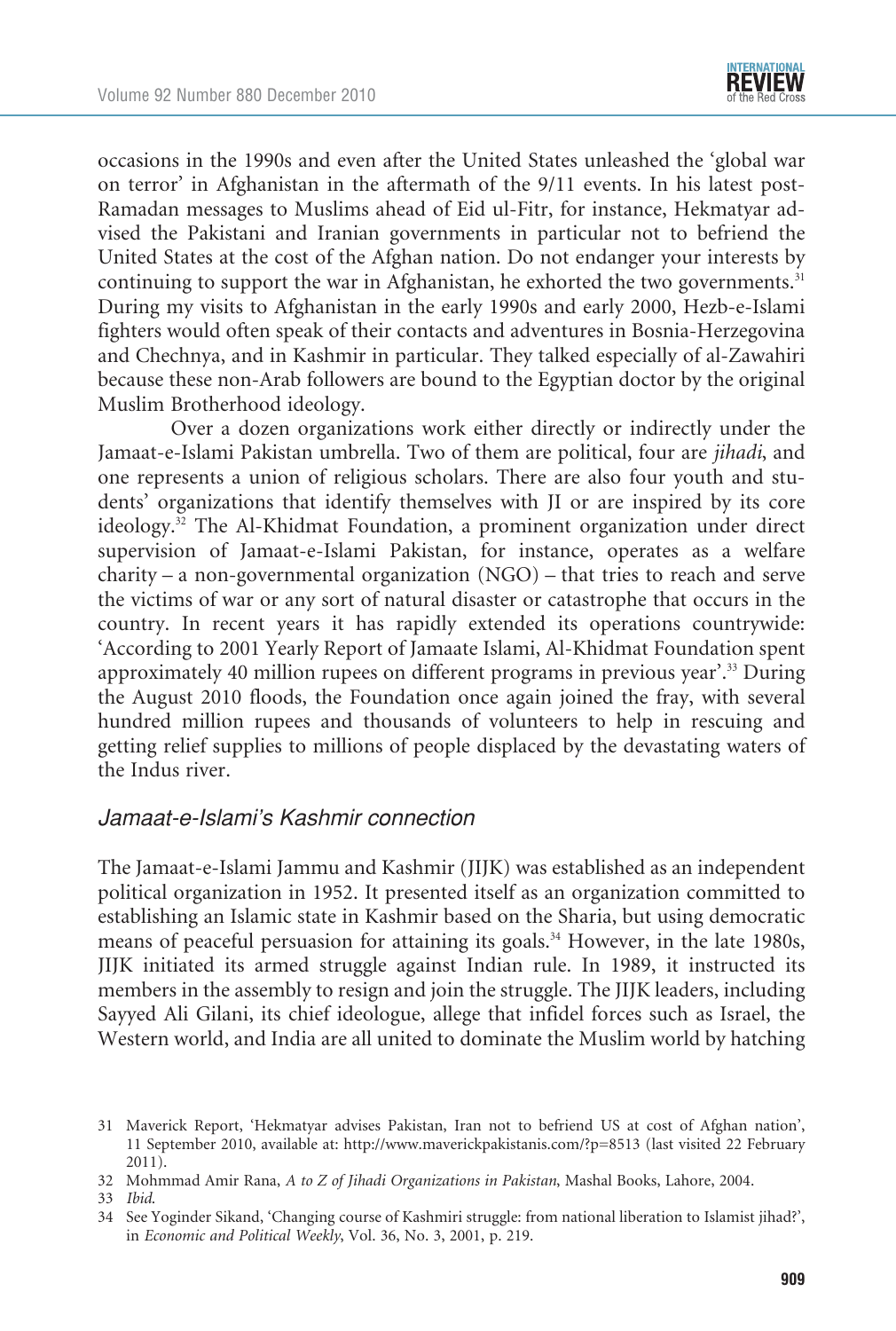conspiracies and using force against them. Gilani argues that 'whenever Muslims have ignored the principles of Islam that see no boundaries of region they have lost their power and have become like any other community'. Territorial nationalism, he writes, has proved to be the bane of the Muslims, for it has divided them into different states and, thereby, has deflected them from the task of 'changing the conditions of the entire human race'.35

Besides Jamaat-e-Islami-affiliated outfits in Indian-administered Kashmir, groups such as Lashkar-e-Taiba, Tehreek-ul-Mujahideen, and Harkat-ul-Mujahideen also operate in tandem with one another; this underscores the transnational character of the Islamist reformists who consider use of force as a legitimate tool in gaining their objectives.

## Tablighi Jamaat

Tablighi Jamaat is the most influential religious organization in Pakistan. It runs centres at district level where its members gather for Islamic teachings, and it also arranges special congregations from time to time to attract the masses from various parts of the country. It holds annual international three-day congregations in Raiwind near Lahore, in Pakistan, and Tungi in Bangladesh, where almost two million Muslims from across the world usually attend the gatherings. It is the second-largest gathering of Muslims after the annual Hajj (pilgrimage) to Mecca.

Tablighi Jamaat originated in northern India in the 1920s and is 'a scion of several generations of Ulama [Islamic scholars and religious leaders] associated with Deoband. Maulana Muhammad Ilyas (d. 1944) is taken to be the founder of Tablighi Jamaat'.36 After the partition of the subcontinent in 1947 the movement took on new energy, most importantly in Mewat, the district where it originated and where Hindus had engaged in ruthless 'ethnic cleansing'.37 Tablighi Jamaat has no formal bureaucratic structure and is a highly decentralized voluntary movement with no official name. It is led by a non-charismatic leadership and is in principle averse to personality cults. The name 'Tablighi Jamaat' has been publicly adopted but not officially used. It has no offices and no archives, and there are no closeddoor meetings.<sup>38</sup>

<sup>35</sup> Ibid.

<sup>36</sup> Barbara Metcalf, 'Travelers' tales in the Tablighi Jamaat', in Annals of the American Academy of Political and Social Science, Vol. 588, July 2003, pp. 136–148.

<sup>37</sup> Ibid., p. 137.

<sup>38</sup> Ibid., p. 138. One can gauge the Tablighi Jamaat's pull from the fact that, despite being a moderate and liberal Muslim, Farooq Leghari, a former president of Pakistan, attended the Tablighi Jamaat's annual congregation in the mid-1990s while he was still in office. Another extreme example was General Mehmood Ahmed, a former chief of the ISI, who joined the Tablighi Jamaat after his forced retirement in October 1999 and spends weeks every year in promoting its cause. A number of national cricketers, including the former captain Inzamul Haq, Mushtaq Ahmed, and Yousuf Yohanna, are also currently active members of Tablighi Jamaat; Yohanna, in fact, converted from Christianity to Islam because of the Tablighi Jamaat and now uses Muhammad Yousuf as his full Muslim name. The popular pop singers Junaid Jamshed, Ali Haider, and Najam Sheeraz are a few more examples of how Tablighi Jamaat can influence individuals usually considered areligious; at the height of their singing careers these three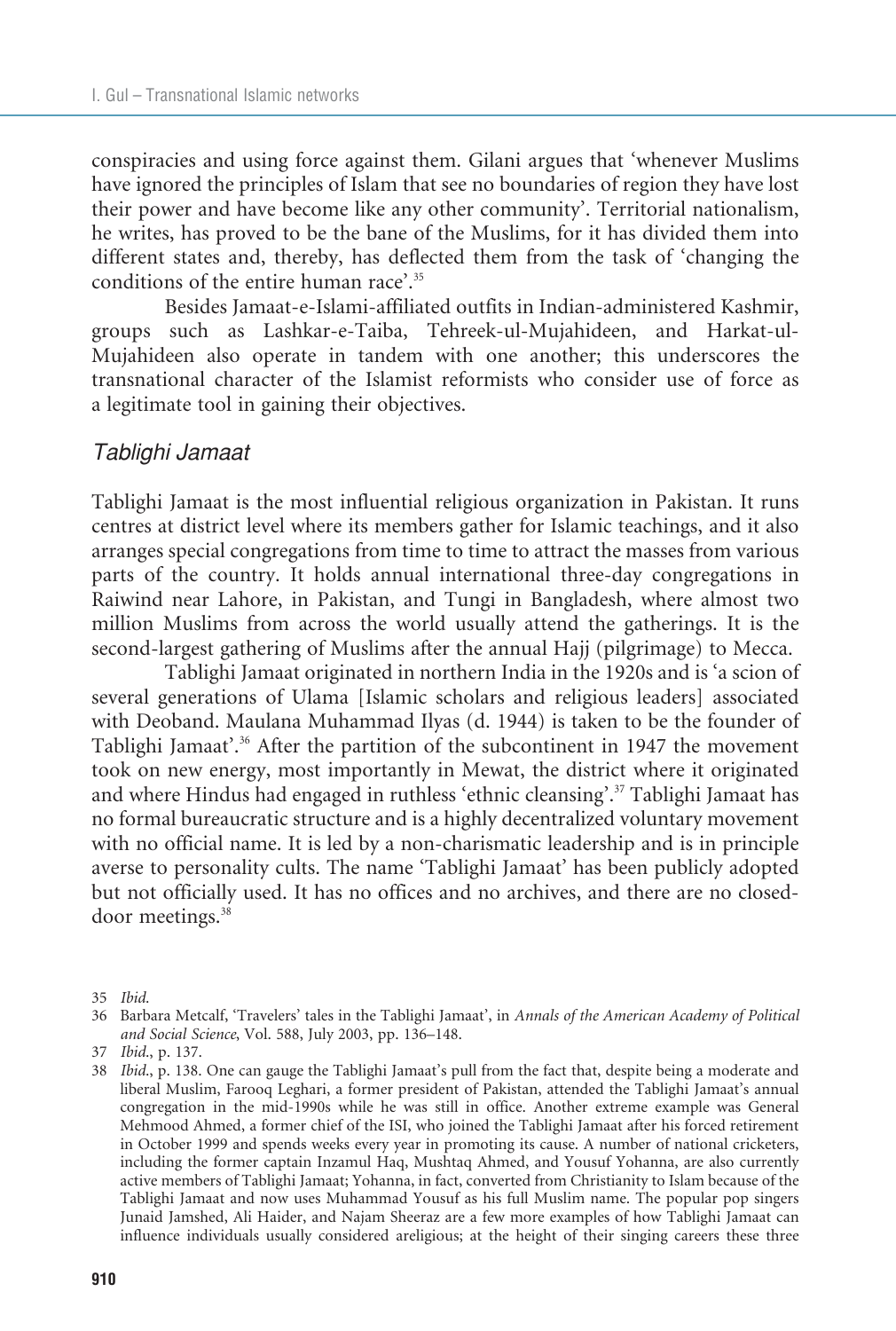Despite its pacifist stance, Tablighi Jamaat has appeared on the fringes of numerous terrorism investigations. It has gained much public and media attention, particularly in the UK, when it announced plans for construction of Europe's largest mosque there. With its international headquarters in Nizamuddin, Delhi, it has several national headquarters to co-ordinate its activities in over eighty countries, and has a significant presence in North America, Europe, Africa, and Central Asia.

In political terms, Tablighi Jamaat finds itself at odds with other Islamic organizations:

TJ has been facing a lot of criticism by other Deobandi factions of Islam, especially those in the business of Jihad; their contention is that this nonresistant and consistently expanding humanitarian outfit should also gear up for Jihad, one of the compulsory tenets of Islam. The party elders generally avoid responding to criticism from outside though they are forthcoming to questions within the party.<sup>39</sup>

Both in Pakistan and in Bangladesh, Tablighi Jamaat has an interface with the political establishment. The dividing line is not between political and apolitical Islamic movements but between two ways of conceiving politics. While the Islamists work through the nation-state, there are other groups who think beyond borders; 'putting politics most often in parentheses they first build individuals and institutions, which over time may exert a more lasting political influence'.<sup>40</sup>

The Tablighi Jamaat has no visible sources of financing. It depends solely on charities and donations by members or others. Donors are strictly prohibited from displaying their financial support. According to a Tablighi worker, showing off the financial support you give in God's way may corrupt your purpose and thus you lose the essence of Islamic practice.<sup>41</sup>

Critics meanwhile brand the Tablighi Jamaat as the biggest group of apologists for the radical Wahhabi/Salafi Islamists. In fact, it offers a safe refuge to all shades of militancy as well. During a visit to Pakistan's wild and embattled South Waziristan region, for example, I stumbled upon a diary, probably a visitors' notebook, in the compound of a seminary that militants had been using for political brainwashing of activists from all over Pakistan. Written in Urdu, Pakistan's national language, the diary contained comments and memoirs of many militants who had transited through this camp. At least a dozen entries related to the writer's visit to Raiwind, the Tablighi Jamaat's Pakistan headquarters on the outskirts of

prolific artists fell under the influence of the Tablighi Jamaat and now, besides performing either recitations of religious songs and hymns or, in the case of Jamshed, pursuing other business such as branded menswear, they preach Islam. Jamshed also conducts TV programmes from the Tablighi perspective.

<sup>39</sup> Waqar Gillani, 'Revolution, not quite', in News International, 1 November 2009, available at: http:// jang.com.pk/thenews/nov2009-weekly/nos-01-11-2009/dia.htm#2 (last visited 27 October 2010).

<sup>40</sup> Shail Mayaram, 'Hindu and Islamic transnational religious movements', in Economic and Political Weekly, Vol. 39, No. 1, 3–9 January 2004, p. 85.

<sup>41</sup> Interviews with Tablighi activists, Islamabad, July 2010.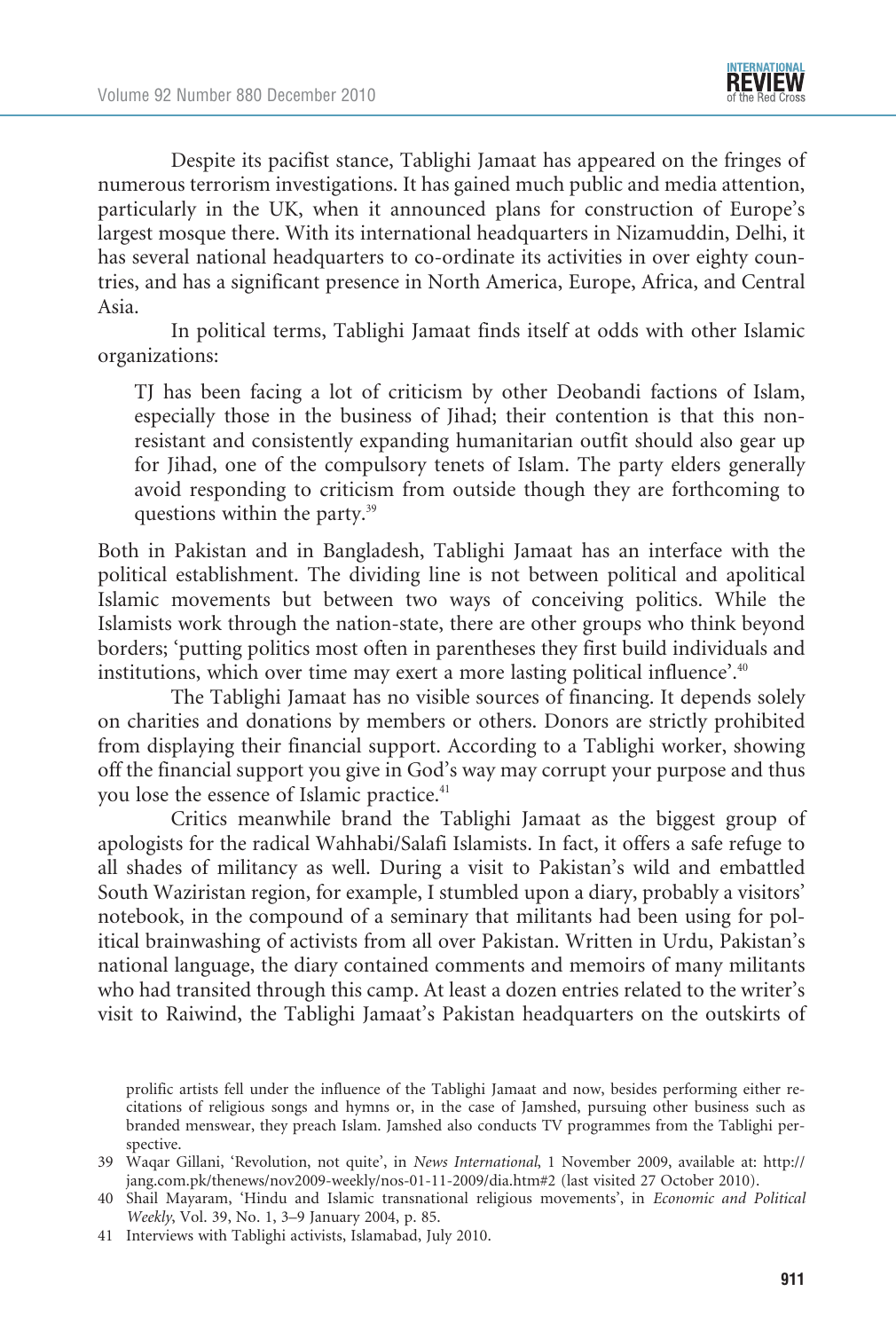Lahore, the country's second largest city. Almost all spoke of a great 'spiritual sojourn and great emotional experience' at Raiwind, which clearly suggested that Muslims across the board hold the place in great reverence, and it thus also becomes an almost unassailable hideout to those who are averse to the sociopolitical system and conditions in Pakistan and might want to escape the law or interrogation for some time. Here the zealots sink themselves in meditation for weeks, disconnecting themselves from the outside world, an experience they believe elevates them much closer to God.

# Dawat-e-Islami

Dawat-e-Islami is another strand of the Tablighi (preaching) school of thought, founded in 1984 by Maulana Ilyas Qadri, a Barelvi Sunni scholar. It was apparently intended for diluting the growing influence of Tablighi Jamaat, particularly in the Punjab province. Dawat-e-Islami also routinely sends out its delegations on preaching missions but it lacks the global appeal of Tablighi Jamaat. It is mainly restricted to Pakistan's central Punjab and southern Sindh provinces. The importance given to Maulana Ilyas Qadri's book Faizan-e-Sunnat in Dawate-Islami is the same as that given to Maulana Zakaria's book Fazail-i-Amaal in Tablighi Jamaat.42 Though Dawat-e-Islami's sphere of influence is limited, its message is global in nature. It mostly collects its funds from local businessmen, traders, landlords, and so forth. However, it also gets substantial financial support from the Barelvi diasporas in the USA, UK, and other parts of Europe and the Middle East.

# Ahl-e Hadith and Jamaat-ud-Dawah (Lashkar-e-Taiba)

Jamaat-ud-Dawah represents the Ahl-e-Hadith school of thought, drawing ideological, political, and financial support from Saudi Arabian sources. Ahl-e-Hadith followers believe in almost no fiqh (Islamic jurisprudence), this being the only issue that distinguishes them from the Deobandis. The Ahl-e-Hadith school of thought is affiliated to Salafi Islam, known for its fierce opposition to Sufism<sup>43</sup> and to the established schools of Islamic jurisprudence, insisting that Muslims must go back to the original sources of inspiration: the Qur'an and the Hadith (the sayings and reports of the acts of the Prophet Muhammad). The broad thrust of their beliefs remains the same among the majority of Arabs in Saudi Arabia, the United Arab Emirates, Yemen, Qatar, Egypt, Palestine, Jordan, and Kuwait. They share the same philosophy, for instance, of jihad, and that is why they all praise Osama bin Laden

<sup>42</sup> M. A. Rana, above note 32, p. 371.

<sup>43</sup> Sufism is a mystical-ascetic approach to Islam that seeks to find divine love and knowledge through direct personal experience of God. Sufism and Islamic law are usually considered to be complementary, although Sufism has been criticized by Salafi for what they see as an unjustified religious innovation. Another name for a Sufi is Dervish.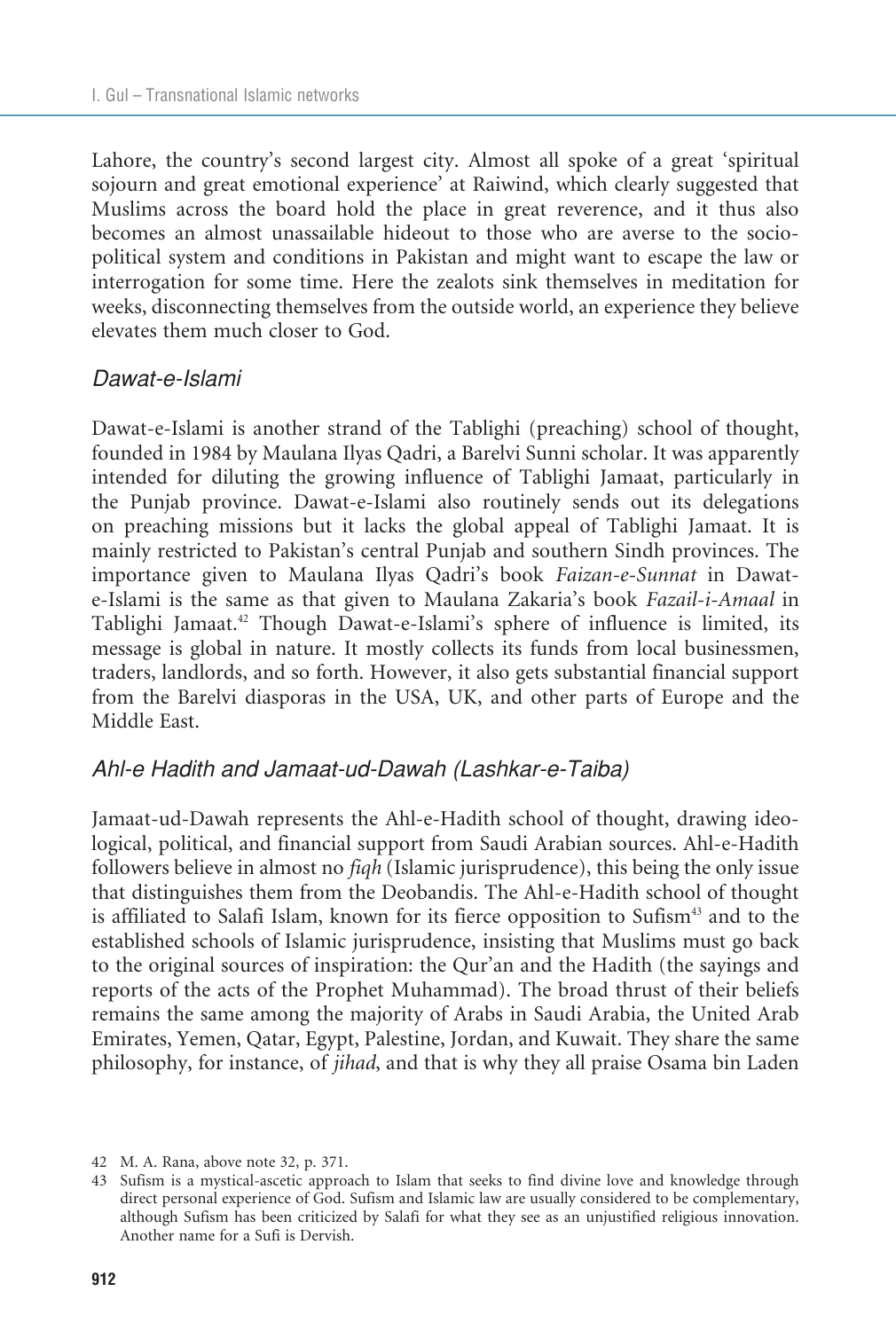and Al Qaida.44 Jamaat-ud-Dawah also radiates a global message in harmony with the stated mission objectives of Al Qaeda.

Its precursor, Markaz Da'awat-ul Irshad ('The Centre for Preaching and Guidance'), which has its social and doctrinal roots in the Ahl-e-Hadith school of thought, was set up at Muridke near Lahore in 1986 by two Pakistani university professors, Hafiz Muhammad Saeed and Zafar Iqbal, and with its vicious militant campaign in Indian-controlled Kashmir took the jihadi scene by storm, particularly in the 1990s. The Markaz Da'awat-ul Irshad complex, where Jamaat-ud-Dawah is headquartered, is spread over several blocs meant for religious education. Jamaatud-Dawah also runs several hundred schools in the Punjab and some parts of Sindh province.

Following the government ban on six militant organizations in January 2002, including Lashkar-e-Taiba, Markaz Da'awat-ul Irshad renamed itself Jamaatud-Dawah; the main players remained the same. That is why Jamaat-ud-Dawah and Lashkar-e-Taiba are considered as two sides of the same coin.<sup>45</sup>

Jamaat-ud-Dawah, through various local organizations in Europe and the Americas, has an extensive network, and uses its jihadist appeal, as well as reverence for the cause of Al Qaeda, to mobilize funds. Its co-operation with different jihadi networks in Pakistan, Afghanistan, and Kashmir also lends it a transnational character. Although based in central Pakistan, it is very well connected with Afghan militant outfits such as the Haqqani network that operates in areas between Pakistani Waziristan and eastern Afghanistan.

Pakistani security officials view this nexus with ever-increasing concern. 'While they may listen to us and refrain from violence in Kashmir, their growing relationship with Arab, Afghan, and other groups has become a formidable challenge', a senior ISI official told me.<sup>46</sup> This amounted to an expression of helplessness vis-a`-vis an organization that had been considered a handy pawn in Pakistan's Kashmir policy, but now, because of its contacts with transnational groups, seems to have grown out of control.<sup>47</sup>

<sup>44</sup> The primary source for this section is Imtiaz Gul, The Unholy Nexus: Pakistan–Afghan Relations under the Taliban, Vanguard, Lahore, 2002, p. 128; and Imtiaz Gul, The Most Dangerous Place, Penguin, London, 2010.

<sup>45</sup> The organization's headquarters in Muridke, a small town about 30 km away from Lahore, is a sprawling complex spread over 160 acres with a residential colony, two model schools – one each for girls and boys – and a university, Al-Dawat-al-Irshad. The students attending the university also learn horseriding. Hundreds of them graduate every year, and hundreds more are swelling their ranks, essentially those driven by the Lashkar-e-Taiba's ideology of 'leaving and living for God'.

<sup>46</sup> Author's meeting with anonymous official in Islamabad, August 2010.

<sup>47</sup> Particularly since the late 1990s, Jamaat-ud-Dawah (and formerly Lashkar-e-Taiba) has been a major irritant in India's relations with Pakistan. India dubs the Wahabi outfit as the 'Pakistan army's first line of defence', which it says has carried out terrorist attacks not only in Kashmir but elsewhere in India. As far back as 1998, Lashkar-e-Taiba had launched and eventually executed the concept of fedayeen (suicide squad) attacks. Several such strikes, including one on the Indian Parliament in December 2001 and the almost simultaneous multiple bloody acts of violence in Mumbai on 26 November 2008, bore the hallmarks of such fedayeen attacks. In fact, the November 2008 strikes, including those on the Taj and Oberoi Trident hotels in Mumbai – eleven in all – once again shook the entire region. The three-day carnage was allegedly the work of several attackers who had travelled from the port city of Karachi in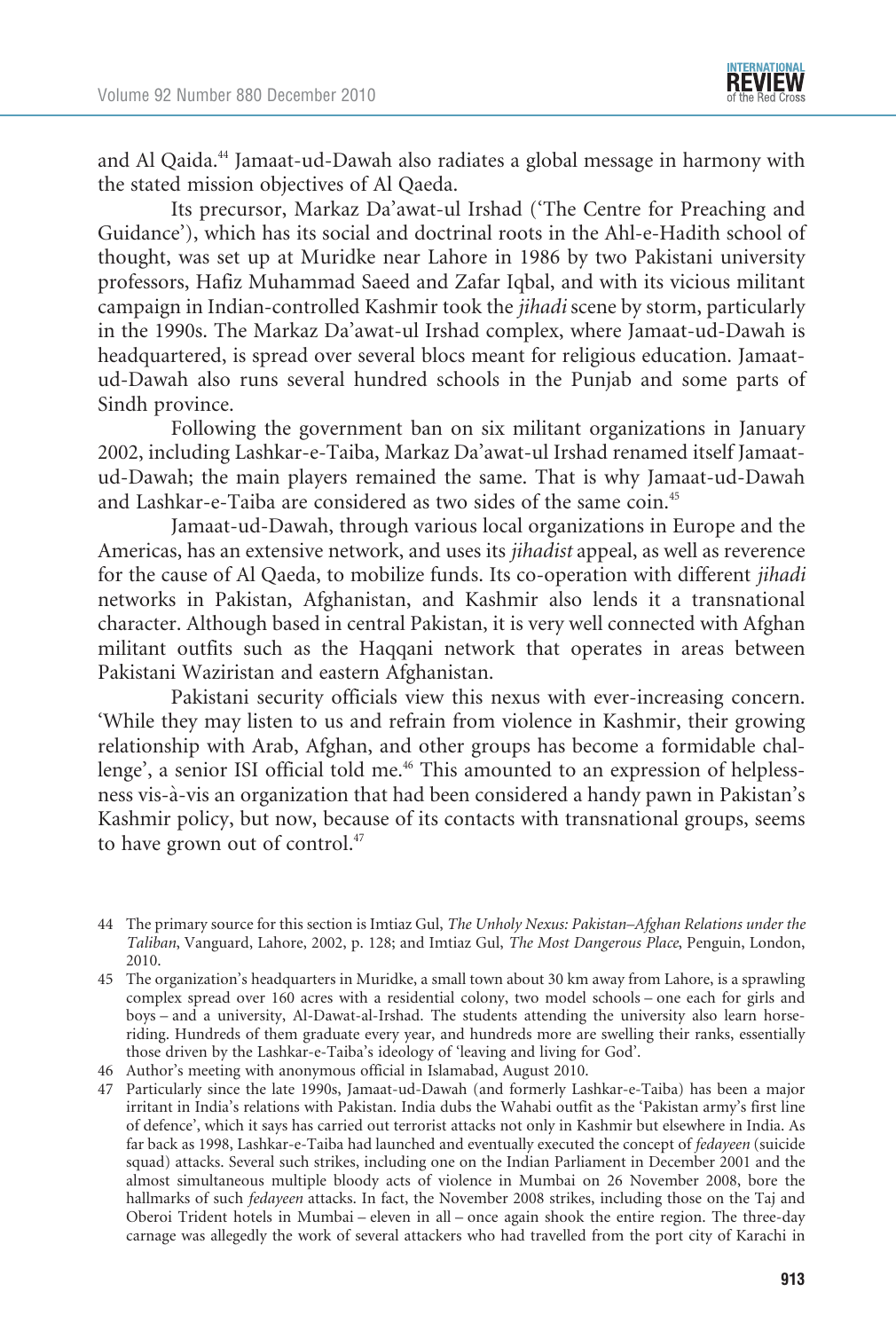## Tehreek-e-Taliban Pakistan (TTP)

Tehreek-e-Taliban Pakistan, or the Pakistan Taliban Movement, emerged as a powerful new entity in 2007 in the context of a series of military operations – US-led missile strikes on the one hand and an incursion by the Pakistan army into the Mehsud area of south Waziristan on the other. Until then, most of its component groups were loosely organized, with ties to the Afghan Taliban. Its leader, Baitullah Mehsud, was killed in a US drone strike on 5 August 2009, and Hakimullah Mehsud became his successor later that month. Initially, a fortymember central Shura (assembly), comprising representatives from all seven FATA Agencies – that is, the Federally Administered Tribal Areas, with considerable autonomy, in north-west Pakistan – guided the organization. Its leaders met regularly until the death of Baitullah Mehsud, but a spike in US drone attacks, as well as the Pakistani military operation in south Waziristan, disrupted the organizational command structure, forcing them to disperse in various directions for shelter.

Tehreek-e-Taliban Pakistan employs modern, more lethal techniques, and operates in most of Pakistan's lawless tribal areas bordering Afghanistan with the help of a number of Taliban groups, most of them wedded to anti-Americanism and determined to enforce Sharia. Its creation marked a new and more threatening development, resulting from a realization among most local and foreign militants that they needed a central command figure who could transcend tribal differences. In Baitullah Mehsud, followed by Hakimullah Mehsud, they found a unifying force. Inspired by Osama bin Laden's Al Qaeda, most militant groups in the tribal regions share a common ideology and are opposed to the international coalition against terrorism. Driving foreign forces out of Afghanistan, and enforcing Sharia wherever possible, is their shared goal. They also want Pakistan to end its cooperation with the US and NATO forces based in Afghanistan, and demand that Sharia must replace the existing legal system, which these militants condemn as 'corrupt and repressive'.48

Pakistan. These acts of terror provided Indian officials and the media with another opportunity to point a finger at the ISI. The electronic media in India whipped up a frenzy that aroused fears of yet another war between the two now nuclear-armed nations. On 10 December 2008, India formally requested the United Nations Security Council to designate Jamaat-ud-Dawah as a terrorist organization. The following day, the Security Council imposed sanctions on Jamaat-ud-Dawah, declaring it a global terrorist group. Hafiz Muhammad Saeed, the chief of Jamaat-ud-Dawah, announced that his group would challenge the sanctions imposed on it in all forums. Pakistan's government also banned Jamaat-ud-Dawah on the same day and issued an order to seal the Jamaat-ud-Dawah offices in all four provinces, as well as in Pakistan-controlled Kashmir. The United States likewise designated Jamaat-ud-Dawah as a foreign terrorist group posing a threat to its security. In January 2009, the Jamaat-ud-Dawah spokesperson, Abdullah Muntazir, stressed that the group did not have global jihadist aspirations and would welcome a peaceful resolution of the Kashmir issue. He also publicly disowned the Lashkar-e-Taiba commanders Zaki-ur-Rehman Lakhvi and Zarrar Shah, who have both been accused of being the masterminds behind the November 2008 Mumbai attacks.

48 Proof of Tehreek-e-Taliban Pakistan's involvement in Afghanistan – and of the close association between the Afghan Taliban and Tehreek-e-Taliban Pakistan – came in early June 2008, when eighteen militants belonging to Tehreek-e-Taliban Pakistan fell to air strikes by Coalition forces on militant positions in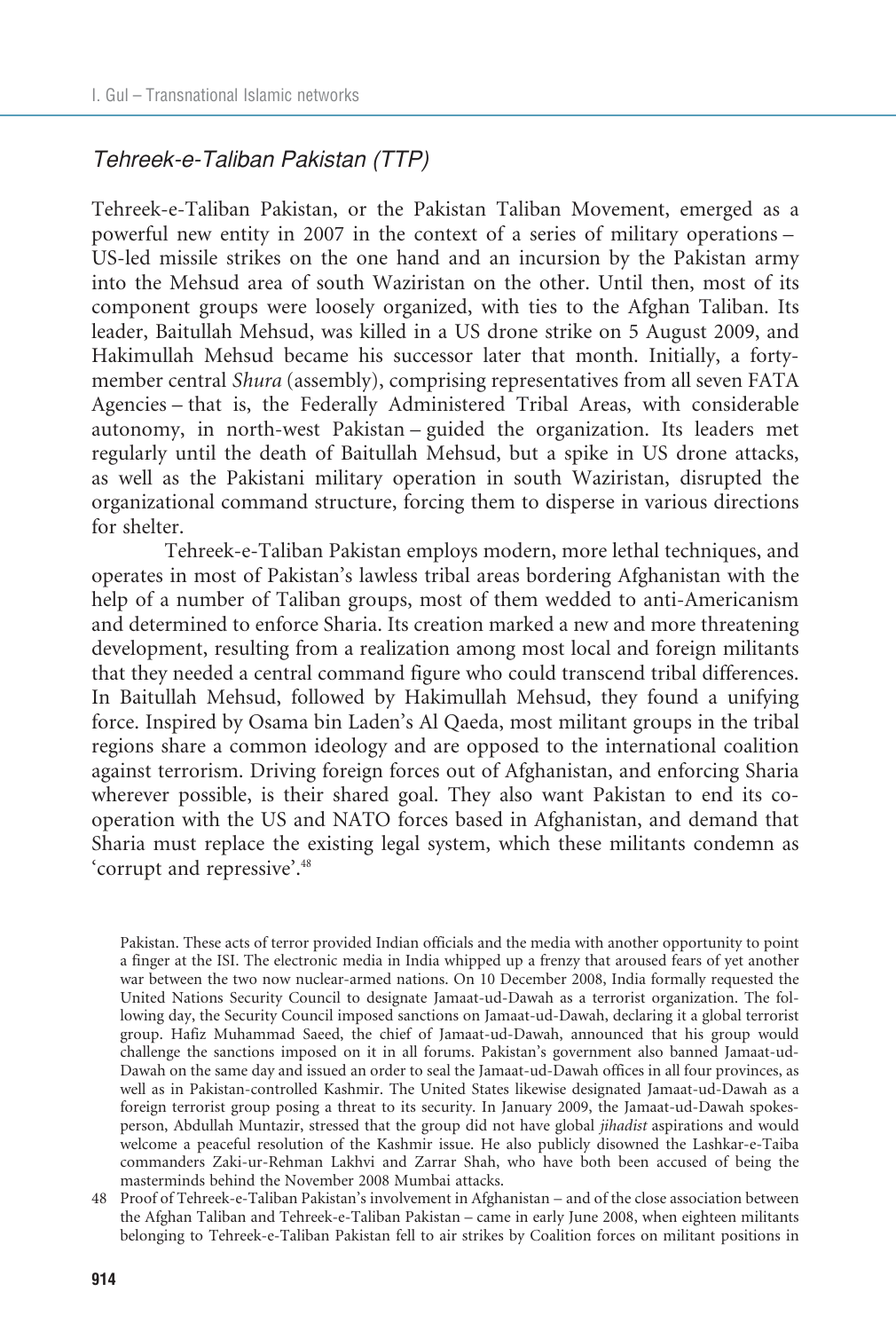

Benjamin notes the links between Tehreek-e-Taliban Pakistan and Al Qaida:

The TTP and al-Qaida have a symbiotic relationship. TTP draws ideological guidance from al-Qaida while al-Qaida relies on the TTP for safe haven in the Pashtun areas along the Afghan-Pakistani border. This mutual cooperation gives TTP access to both al-Qaida's global terrorist network and the operational experience of its members. Given the proximity of the two groups and the nature of their relationship, TTP is a force multiplier for al-Qaida.<sup>49</sup>

The Tehreek-e-Taliban Pakistan caught the US lawmakers' attention after the failed Times Square bomber Faisal Shahzad pleaded guilty of contacts with it.<sup>50</sup> Shahzad's confessions confirmed Tehreek-e-Taliban Pakistan's transnational character. This simply reinforced earlier analysis that the organization had become part of a network that transcends Waziristan and Afghanistan, and had begun colluding with Al Qaeda, the Afghan Haqqani Network (Waziristan and eastern Afghanistan), and the Islamic Movement of Uzbekistan (IMU), as well as Pakistani auxiliaries of Al Qaeda – Lashkar-e-Taiba and Lashkar-e-Jhangvi.

# Hizb ut-Tahrir (Party of Liberation)

From a South Asian perspective, Hizb ut-Tahrir spread outwards from the Western cosmopolitan city of London and later descended into the Pakistan–Afghanistan region. Its origin can be traced back to a Palestinian Islamic movement in 1953.

- 49 Ibid. Benjamin also described the duo of Hakimullah Mehsud and Waliur Rehman the two top leaders of Tehreek-e-Taliban Pakistan – as 'dedicated terrorists who are attempting to extend their bloody reach into the American homeland'.
- 50 About a week after the deadly 30 December suicide attack on the CIA's Forward Operating Base Chapman in eastern Afghanistan, a video showed Hakimullah Mehsud sitting to the left of Khalil Abu-Mulal al-Balawi, the Jordanian doctor who ended up killing seven CIA officials, including the base chief, a mother of three young children, five men, and young woman. The emergence of the video instantly turned Hakimullah Mehsud into the CIA's prime target – if he was not already – because his group had apparently first hosted al-Balawi and then facilitated his onward journey into Afghanistan to hook up with the CIA.

Afghanistan's Helmand province. All eighteen were from Makeen village in the Waziristan Agency. Ruthless attacks on Pakistani military and government targets offer ample evidence that, while publicly Tehreek-e-Taliban Pakistan wants to counter US hegemony, it also wants to keep Pakistani forces on tenterhooks. It has furthermore joined hands with Al Qaeda to stage devastating suicide bombings since mid-2007 – killing government, military and intelligence officials, and women and children across the board – which has turned Tehreek-e-Taliban Pakistan into a major source of instability, besides the anti-Shia radical Lashkare Jhangvi. Pakistan's security establishment treats Tehreek-e-Taliban Pakistan as its public enemy no. 1 for its string of vicious attacks all over Pakistan. The United States also formally designated it as a foreign terrorist organization. Daniel Benjamin, the Ambassador-at-Large for Counterterrorism, formally announced this at a press briefing, thereby making Tehreek-e-Taliban Pakistan the latest addition to a list of forty-seven such organizations banned under Executive Order 13224. See Daniel Benjamin, Coordinator for Counterterrorism/Ambassador-at-Large, Briefing on U.S. Government's Continued Efforts to Disrupt and Dismantle Tehrik-e Taliban Pakistan, Washington, DC, 1 September 2010, available at: http://www.state.gov/s/ct/rls/rm/2010/146597.htm (last visited 3 January 2011).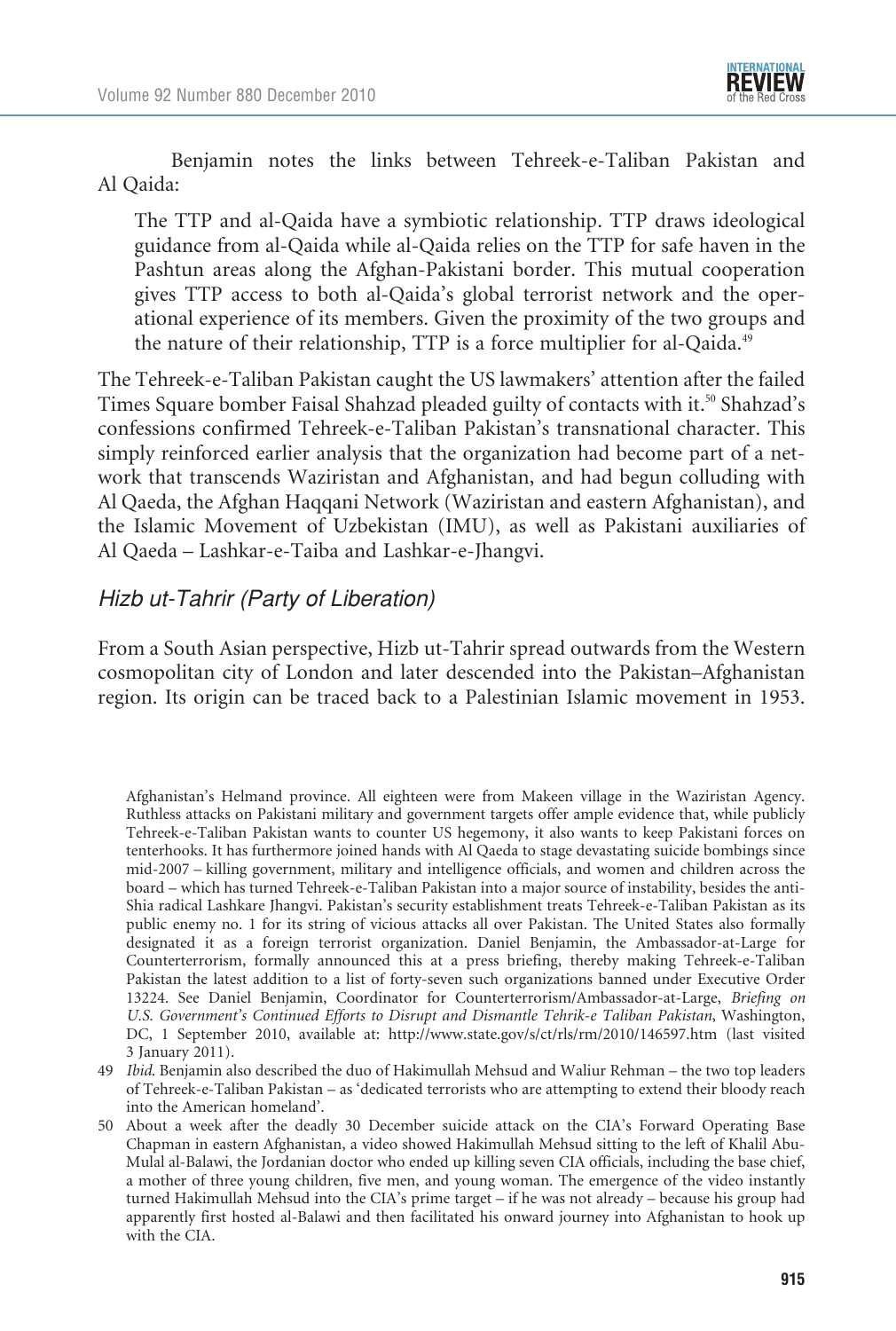Founded in East Jerusalem by Taqiuddin al-Nabhani, an Islamic scholar and appeals court judge from Palestine, the organization reportedly operates in about forty countries from Africa to Asia, Europe, and Russia. Although officially nonviolent, its ideas are very radical, particularly since it advocated the immediate reestablishment of the Caliphate.<sup>51</sup>

Hizb ut-Tahrir is active today in western Europe and the United States, but is banned in most Muslim countries. It believes that the Islamic umma (Muslim world) is a single unit of its operations and rejects nationalism. Hizb ut-Tahrir envisages a three-stage plan of action: 1) cultivation of individuals; 2) interaction with the umma; and 3) establishment of an Islamic state and implementation of Islamic laws generally. Within the broader context of transnational Islamic mobilization, it falls, rather ambiguously, into the category of the neo-fundamentalist camp as opposed to the Islamist camp. It does not favour the idea of seizing the state and then forcing society to accept Islam, preferring instead to persuade society to accept its ideas, which, it is assumed, would then lead inevitably to a change in regime.<sup>52</sup>

Since October 2001, Hizb ut-Tahrir has quickly established its network in Pakistan, which it now uses to send out daily SMS messages, emails, and fax statements to newspapers, columnists, writers, and TV journalists, urging them to 'correct their path, shun the US friendship and follow the Quran'. It uses occasions such as the Muslim traditional festivals of Ramadan, Eid ul-Fitr, or 9/11 anniversaries to spread a narrative identical to that of other Islamist networks such as Al Qaeda and the Muslim Brotherhood.

In countries where the party is outlawed, Hizb ut-Tahrir's organization is said to be strongly centralized, with its central leadership based in Palestine. Below that level are national organizations or wilayas, usually headed by a group of twelve, that control networks of local committees and cells. It continues to operate in the UK, albeit with a heated ongoing debate as to whether it should be banned for its radical views.<sup>53</sup>

There are hardly any obvious Hizb ut-Tahrir offices in Pakistan and Afghanistan because the US, too, has designated it as a foreign terrorist organization. Nevertheless, through its electronic messaging it seems omnipresent in Pakistan. What makes Hizb ut-Tahrir a very formidable challenge is its radical outlook and the narrative that it shares with transnational organizations. It may be non-violent, but its statements easily feed into the frustrations of common and ignorant Pakistanis.

<sup>51</sup> Mariam Abou Zahab and Olivier Roy, Islamist Networks: The Afghan–Pakistan Connection, Hurst & Co, London, 2004, p. 9.

<sup>52</sup> Emmanuel Karagiannis, 'Political Islam in Uzbekistan: Hizb ut-Tahrir al-Islami', in Europe-Asia Studies, Vol. 58, No. 2, 2006, p. 266.

<sup>53</sup> Following the 7 July 2005 London bombings, for instance, the British government announced its intention to ban the organization but gave up the idea. According to The Independent, Tony Blair put the ban on hold 'after warnings from police, intelligence chiefs and civil liberties groups' that it is a nonviolent group, and that driving it underground could backfire. See Nigel Morris, 'PM forced to shelve Islamist group ban', in The Independent, 18 July 2006.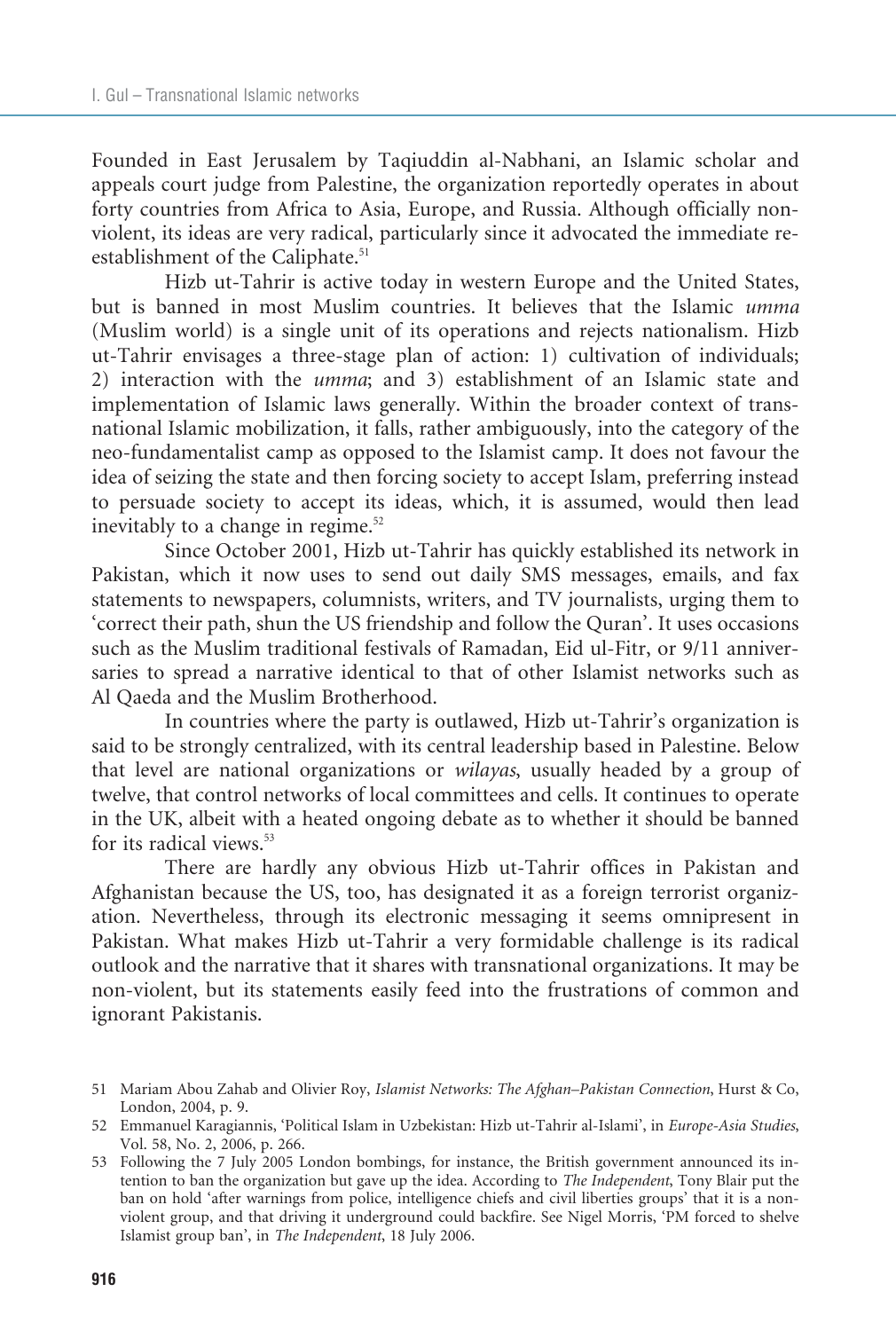

Although limited in its impact in Pakistan and Afghanistan, Hizb ut-Tahrir has advanced into Central Asia as well. It became active in Uzbekistan in the mid-1990s, where its first cells are believed to have been established by the Jordanian missionaries who came to preach Islam in Central Asia: 'By the late 1990s Uzbekistan had become the hub of Hizb ut-Tahrir's activities in Central Asia and Islam has deeper roots there than, for example, in neighboring Kazakhstan'.54

# Role of charities/auxiliary transnational networks

The anti-Soviet Union jihad not only introduced militant Islam to South and South-west Asia but also heralded a new era in the region. Scores of NGOs began pouring in with the stated objective of helping Afghan refugees and treating wounded mujahideen. Arab Islamist networks also encouraged and/or helped local supporters and sympathizers in setting up their own charities, which went on to serve as financial conduits first for the Muslim Brotherhood and then for Al Qaeda.

The way in which these organizations came into being and became crucial facilitators for Al Qaeda leaves little doubt that, without them, Osama bin Laden and his group would not have been able to proliferate in Afghanistan and Pakistan. By implication they can also be called auxiliary transnational networks, including similar Pakistani charitable organizations with close links to the Muslim Brotherhood, Al Qaeda, and the Afghan Taliban.

The roots of the contemporary radicalization and support for terrorism can be traced back two decades to the organizational lessons of the Soviet–Afghan war. At the time, a number of sympathetic NGOs provided various kinds of assistance that proved to be invaluable in the long-term struggle. By clothing their militant activity in charitable ideals, radical militants discovered that they were able to maintain their level of efficiency while working with very few restrictions at an international level.<sup>55</sup>

Signboards of those organizations could be seen all over Peshawar, which most of them used as a regional hub, and were hard to overlook when travelling to the Pakistan–Afghan border town of Torkham. Arab and Arab-European charities mostly had their offices in residential areas such as Tehkal Bala, University Town, or Hayatabad – all of them located along the Peshawar–Torkham road. The US Congressional 9/11 Commission report also concluded that 'entire charities' under the control of 'Al-Qaida operatives … may have wittingly participated in funneling

<sup>54</sup> E. Karagiannis, above note 52, p. 264.

<sup>55</sup> Kohlmann provides an excellent overview of how charities grew in the shadow of the Afghan jihad and became critical links for funnelling funds to jihadist networks in the region. Evan F. Kohlmann, The role of Islamic charities in international terrorist recruitment and financing, Working Paper No. 2006/7, Danish Institute for International Studies, available at: http://www.wepapers.com/Papers/109824/ The\_Role\_of\_Islamic\_Charities\_in\_International\_Terrorist\_Recruitment\_and\_Financing (last visited 9 March 2011).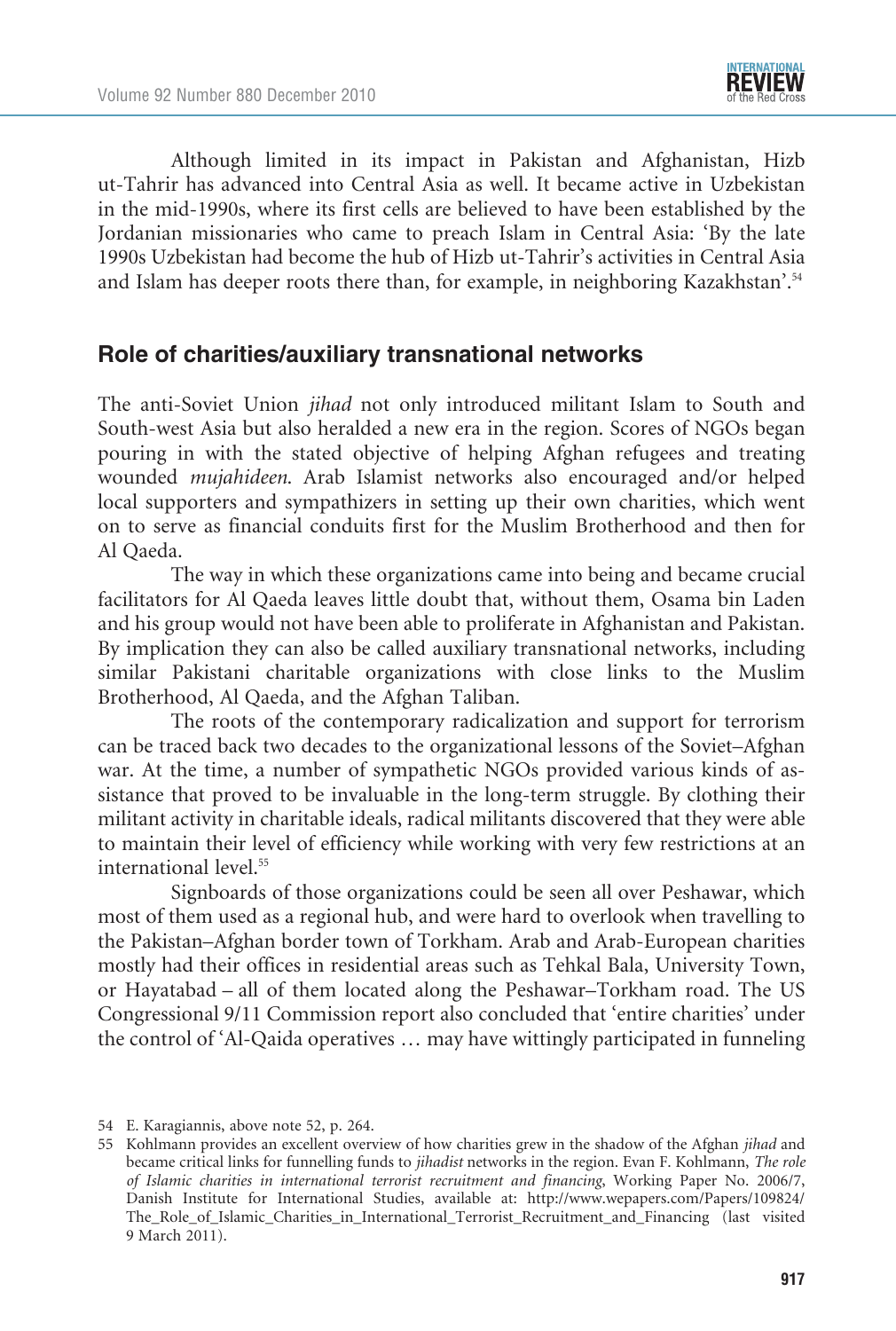money to Al-Qaida'.<sup>56</sup> They played a critical role in the Arab–Afghan terrorist infrastructure by laundering money originating from bank accounts belonging to bin Laden and his sympathetic patrons in the Arabian Gulf, providing employment and travel documents to Al Qaeda personnel worldwide, and helping 'to move funds to areas where al Qaeda was carrying out operations'.<sup>57</sup>

In Europe and North America, Muslim NGOs came to serve an additional role in indoctrinating new generations of international jihadists. According to a 1996 French intelligence memorandum, 'these charities – screens for Islamic groups like … the Egyptian Al-Gama'at al-Islamiyya – permitted a very large recruitment among young volunteers; under the notion of jihad, they provided "humanitarian" support for the indoctrination of the youth [and it worked] so well that numerous French converts to Islam joined the ranks of Islamic extremists'.<sup>58</sup>

The first known Arab–Afghan jihad cell on US soil led by native American operatives was partly financed by the Sudanese charity Third World Relief Agency.<sup>59</sup> However, much of the funding responsible for underwriting international Muslim charities has originated from the Arabian Peninsula and, in particular, the Kingdom of Saudi Arabia. A well-informed Saudi figure boasted to the Washington Post,

No one can control the flow of money from Saudi Arabia … It is not one person – it is a thousand. We are here. Money comes to us from inside Saudi Arabia. We have private talks with businessmen. Sometimes directly, sometimes indirectly. But it comes.<sup>60</sup>

<sup>56</sup> See National Commission on Terrorist Attacks upon the United States (The 9/11 Commission), The 9/11 Commission Report, 22 July 2004, p. 170, available at: http://govinfo.library.unt.edu/911/report/ index.htm (last visited 9 March 2011). According to a US Justice Department brief on the subject, Al-Fadl 'understood from conversations with Bin Laden and others in al Qaeda that the charities would receive funds that could be withdrawn in cash and a portion of the money used for legitimate relief purposes and another portion diverted for al Qaeda operations. The money for al Qaeda operations would nevertheless be listed in the charities' books as expenses for building mosques or schools or feeding the poor or the needy'. United States District Court Northern District of Illinois, Eastern Division, United States of America v. Enaam M. Arnaout, Government's Evidentiary Proffer Supporting the Admissibility of Co-Conspirator Statements, Case No. 02 CR 892, 31 January 2003 p. 25. Standing orders were left by bin Laden to keep all transactions involving the charitable groups in cash only; by this method, these NGOs were manipulated as a secret laundry to make Al Qaeda's financial network virtually invisible. The charities would then create false documentation for the benefit of unwary donors, purportedly showing that the money had actually been spent on orphans or starving refugees. According to some former employees of these organizations, more than 50% of their total funding was secretly diverted directly to Al Qaeda and Osama bin Laden. 9/11 Commission Report, p. 171.

<sup>57</sup> United States of America v. Enaam M. Arnaout, above note 56, pp. 28–29.

<sup>58 &#</sup>x27;La formation des volontaires pour le djihad en camps d'entrainement', confidential memorandum issued by UCLAT (French Central Anti-Terrorism Unit), 27 December 1996.

<sup>59</sup> January 1996 CIA report on 'International Islamic NGOs and links to terrorism', p. 13. See also United States District Court for the Eastern District of Virginia, Alexandria Division, United States of America v. Soliman S. Biheiri, Affidavit by Senior Special Agent David Kane (Bureau of Immigration and Customs Enforcement, Department of Homeland Security), Case No. 03-365-A, 14 August 2003, p. 2.

<sup>60</sup> Steve Coll and Steve LeVine, 'Global network provides money, haven', in Washington Post, 3 August 1993, p. A1.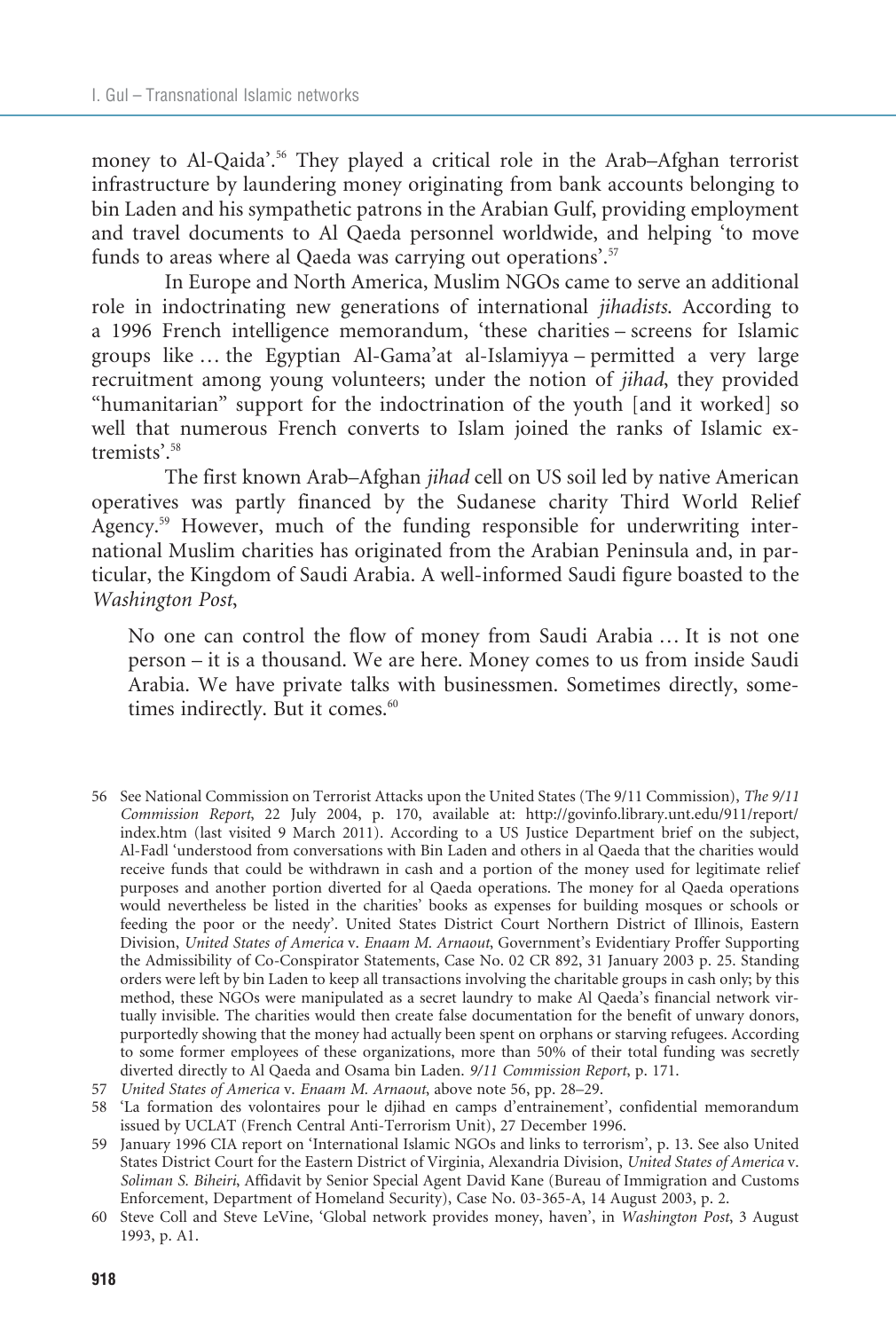A staff report of 23 January 2002 in the Los Angeles Times also provided good insight into how Al Qaeda used different channels for its financial transactions to Afghanistan and elsewhere for its activities of advocacy, training and execution of threats against US and western interests. The paper said in its investigative report:

Until Sept. 11 Osama bin Laden's terrorists in Afghanistan used the Persian Gulf crossroads of the United Arab Emirates as their lifeline to the outside world. Poor oversight in the loose federation of seven tiny sheikdoms allowed Bin Laden's Al- Qaeda network and Taliban agents to set up clandestine armstrading and money-laundering operations, according to accounts from American, United Nations, Afghan and U.A.E. sources.<sup>61</sup>

Largely based on the findings of the US Federal Bureau of Investigation (FBI), the report even spoke of a nexus between Russian, African, and Afghan businessmen, financiers, and philanthropists for the financial transactions to Afghanistan.

Terrorists used a Somali warlord's money exchange, an Islamic bank once headed by the Emirates' finance minister, and currency houses that touted their ability to wire \$1 million abroad overnight. The US investigation into the 9/11 attacks on the World Trade Center and the Pentagon exposed trails leading back to the UAE; those attacks finally prompted UAE officials to crack down on Al Qaeda and its front ventures. Some NGOs are suspected of having served as conduits for the Arab money meant for Al Qaeda and the Taliban. Most of these NGOs were run by Kuwaiti, Saudi, and Jordanian nationals, many of them settled in Peshawar. Among them was a former Osama bin Laden associate, Abdullah Ezam, a Jordanian who was killed in a bomb blast in November 1989.

When the Coalition began bombing the Taliban and Al Qaeda network in October 2001, Pakistani politico-religious organizations took to the streets to express solidarity with their friends in Afghanistan, and almost all Arab NGO workers were asked to move to Islamabad for security reasons. Many were even requested by the authorities to leave the country. By January 2002, however, the majority of these people had returned to their bases in Peshawar and resumed their activities, keeping a low profile. Interestingly, the Pakistani and American authorities had until then failed to establish any linkage between these organizations and the Al Qaeda network.

Finally, money changers in Peshawar's bustling Qissa Khani bazaar also played an important role in the financial transactions from Pakistan and the Middle East to Afghanistan, using the traditional hundi (or hawala) system  $-$  a system in which verbal instructions and mutual trust are the key.

As of 2010, most of these organizations had apparently vanished, and most of their top management had either left Pakistan or were keeping a very low profile

<sup>61</sup> Judy Pasternak and Stephen Braun, 'Emirates looked other way while al Qaeda funds flowed', in Los Angeles Times, 20 January 2002.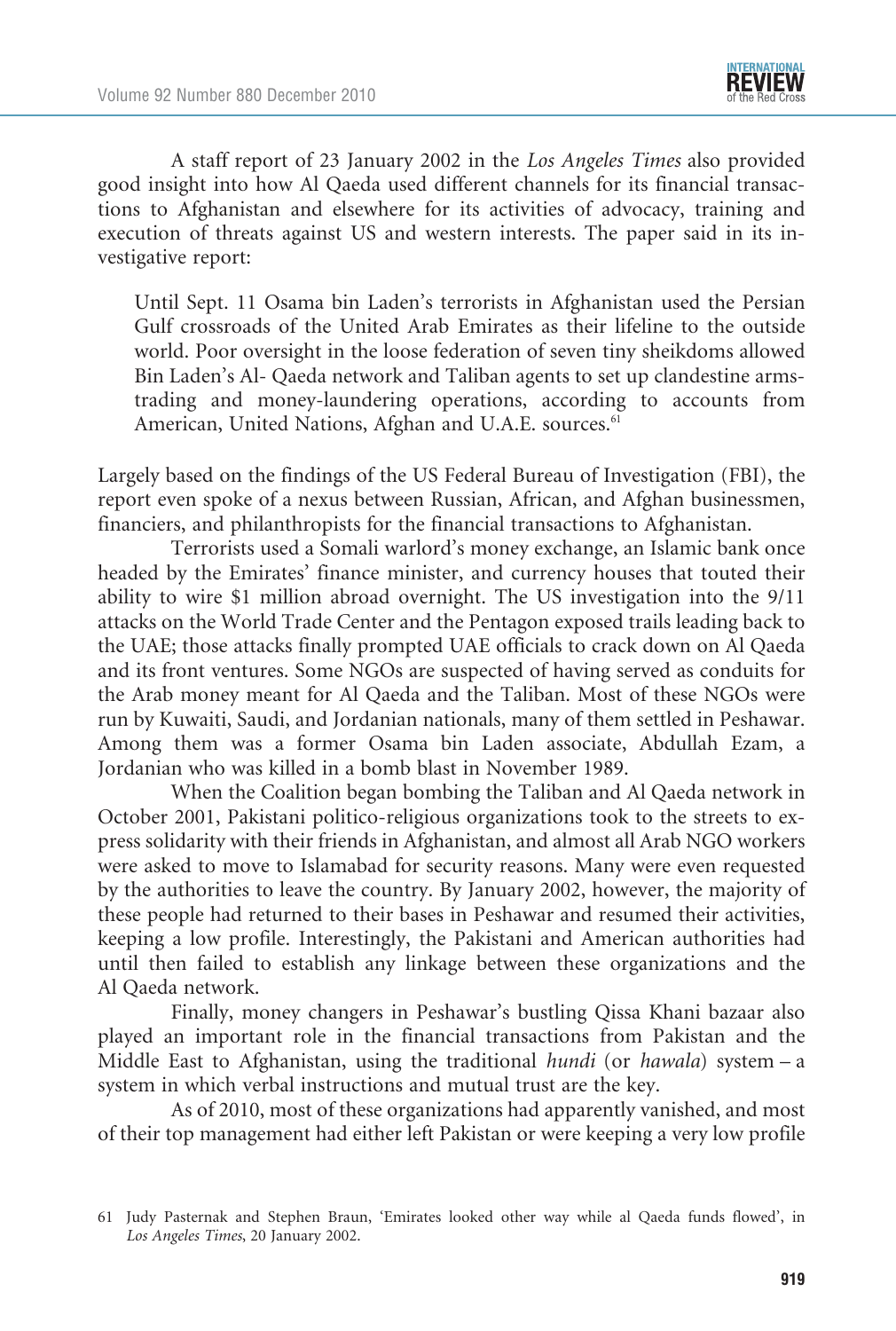and were practically in hiding with locals who were either supportive of or sympathetic to them.

# Pakistan-based charities<sup>62</sup>

After the war on terrorism began unfolding in October 2001, the Al-Rashid Trust, Umma Tameer-e-Nau (UTN), and Lashkar-e-Taiba became special targets, not just because of their anti-America, anti-India, and pro-Taliban missions but also because of their frequent contacts with the Taliban embassy in Islamabad. Mullah Abdul Salam Zaeef, the Taliban ambassador, and his deputies courted scores of such volunteers, including those from the Islamic Relief organization and Dr Bashir-ud-Din Mahmood, a leading Pakistani nuclear scientist, of Umma Tameer-i-Nau.

In all, by 20 December 2001, the US government had designated 158 individuals and organizations as terrorist, including those mentioned above. As for assets frozen under UN Security Council Resolution 1373 of September 2001, Francis Taylor, the then US State Department's Coordinator for Counterterrorism, told a symposium held by the Executives' Club, Chicago, on 14 March 2002 that approximately \$34 million in terrorist assets had been frozen in the United States, while another \$70 million had been frozen elsewhere in the world.

# The Al-Rashid Trust

The Al-Rashid Trust was the first Pakistan-based NGO to be involved in relief work outside the country. Though established in February 1996 by Rasheed Ahmed, the Mufti-e-Azam (Grand Mufti, a Muslim religious scholar who holds the authority to issue decrees on socio-political and economic issues concerning Muslim society), its main intervention was seen when it started setting up bakeries in Afghanistan after the World Food Programme (WFP) decided to halt its own bakeries operation in June 2001 – the UN body had been feeding a large number of destitute people and widows in Kabul and other major towns. WFP had taken this step in response to the Taliban regime's refusal to allow the hiring of female surveyors to check who was receiving the highly subsidized bread on old ration cards. The United Nations had already tried in July 2000 to recruit some 600 female surveyors for that purpose, but the Taliban Ministry for Planning had thereupon flatly banned the employment of women by the United Nations or its affiliates<sup>63</sup>

By the end of June 2001 the WFP had resumed its bakery programme to provide low-cost bread, but the standoff with the Taliban had meanwhile given the Al-Rashid Trust an opportunity to expand its influence across Afghanistan. Since

<sup>62</sup> Most of this information comes from Gul, Unholy Nexus, above note 44, chapter on 'Financial conduits for al Qaeda'.

<sup>63</sup> Ibid.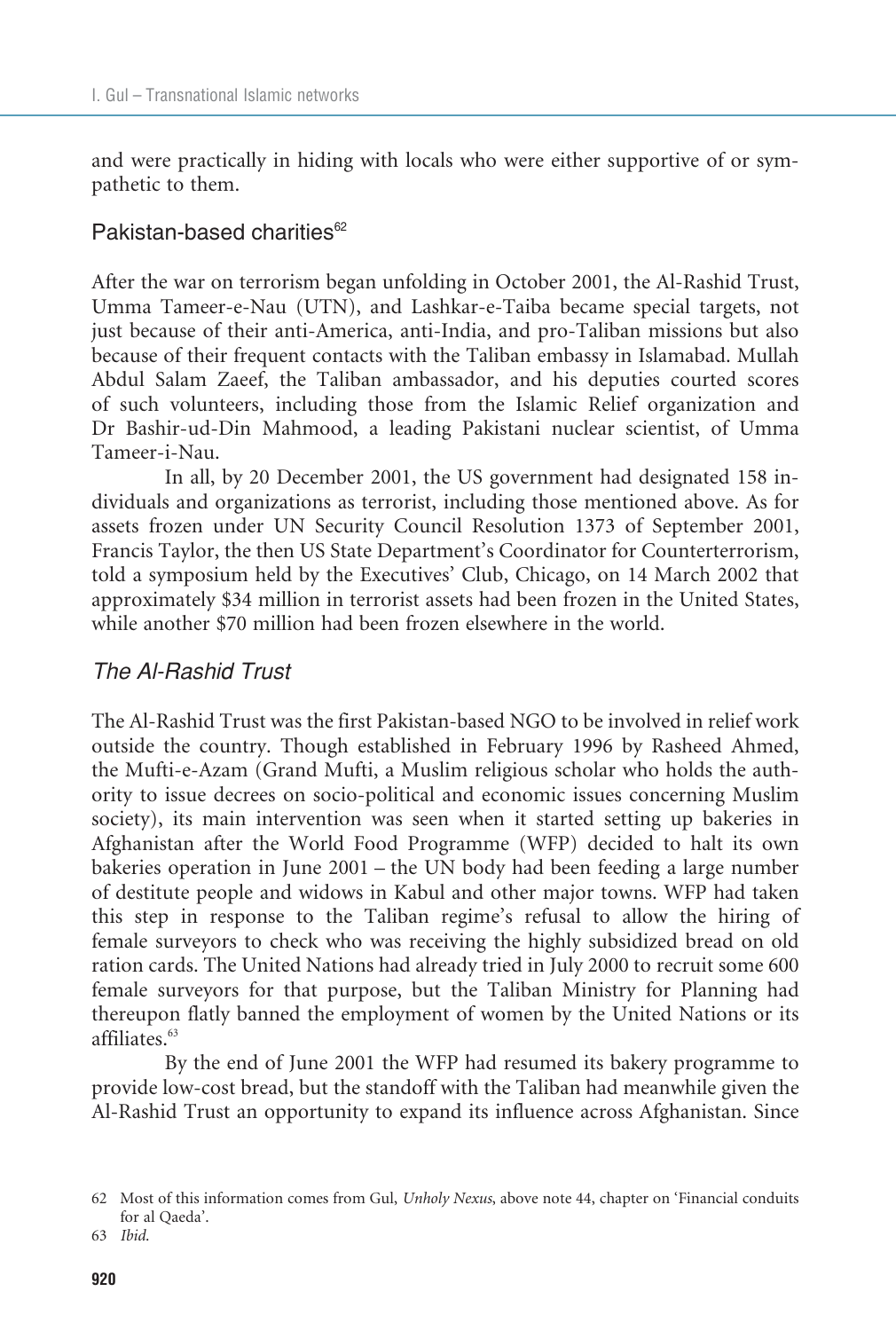1996, a Trust official said, the organization had been carrying out relief operations in Afghanistan, Kashmir (both Indian- and Pakistani-held parts of the valley), Chechnya, and Palestine. The humanitarian operations were conducted with individual contributions from Muslims all over the world, mostly from Arab countries.<sup>64</sup>

In fact, the Trust set up a central office in the Wazir Akbar Khan neighbourhood of Kabul, where Taliban officials and religious clerics would converge to discuss strategies for food distribution and relief operations. The 'Central Office of the Committee of the Ulema [Scholars] of Afghanistan' had, the Trust official said, become a symbol of the assistance that was flowing into a Taliban-controlled Afghanistan from Pakistan and the Middle East. On various visits to Kabul, I spotted young Arabs and Africans popping in and out of this office, arriving either riding bicycles or driving the pick-up trucks that had become the most commonly used vehicle for combat operations since the war against the Soviet-forces began in the early 1980s.

Besides the bakeries, the Trust established fifteen medical clinics and dug thirty-eight wells in Jalalabad, Kandahar, and Kabul. The magazine Arshad said that they had been helping Afghans regardless of their religion or ethnic affiliation and that 'We have been assisting about 35,000 widows of men affiliated with the Northern Alliance. Taliban consider them their enemies but we do not'. This magazine had been launched a year before the establishment of the Trust, followed by a daily Islam. Both publications were obviously pro-Taliban, appreciative of Bin Laden and his outfit, and anti-American and anti-Jewish. They carried articles by people such as Maulana Masood Azhar, leader of the now-banned Pakistan-based militant outfit Jaish-e-Mohammed.

In 2000, for instance, the Trust sent 750,000 dollars in cash to Chechnya alone, alleging that aid sent to Chechnya through the United Nations (described as the enemy) never reached Chechen Muslims. The funds were handed over to the head of an unidentified religious party of Chechnya, headed by Sheikh Omer bin Ismail Daud and Zelimkhan Yandarbiyev, the former Chechen president.<sup>65</sup>

Following a major ban on several militant organizations and their affiliates in Pakistan in 2002, the Al-Rashid Trust's activities came to a halt for a while, but it resumed its work as well as the publication of newspapers after a year or so, under the name Al-Ameen Trust.

# Conclusion

If the comprehensive 9/11 Commission Final Report and papers such as the one by Kohlmann of the Danish Institute for International Studies, or continued activities of Islamic outfits mentioned in the preceding section – charities and auxiliary transnational networks – are any indication, one can presume that the seeds sown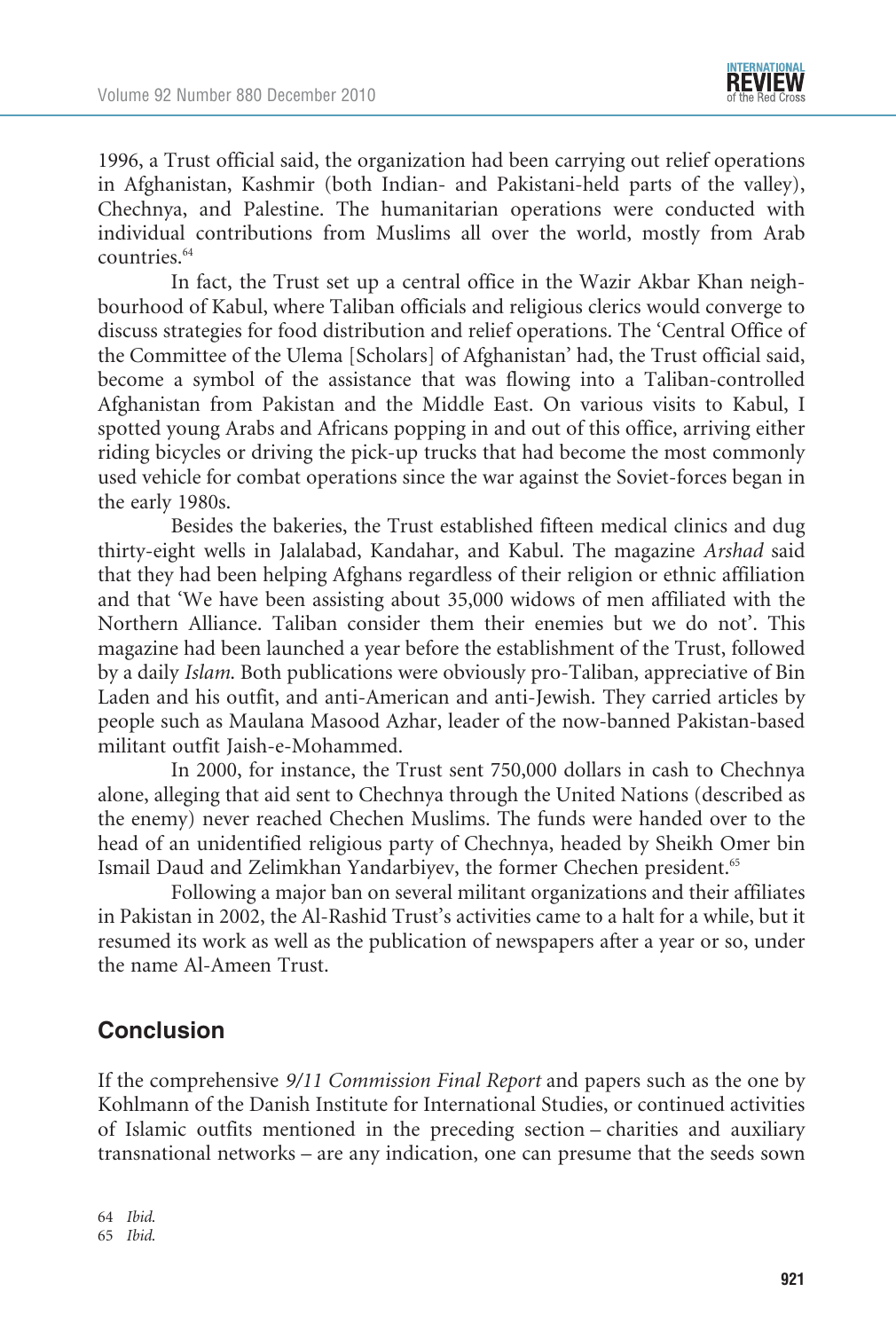along with the US-led *jihad* against the Soviet Union germinated, and that the war against terrorism in 2001 inspired and reinforced, a global Islamist network extending from Asia to Africa, Europe, and the Americas.

As the 1996 CIA report put it, despite

the intense public focus on the role of Islamic charitable groups in financing and recruiting for terrorism following 9/11, those same organizations nonetheless clearly continue to be manipulated by Osama Bin Laden and his global extremist allies. Given the underlying complex web of financial and personal relationships, such agile front groups are notoriously difficult to clean out or shut down. It is a challenge that has largely defied past efforts aimed at addressing it, including the much-lauded 'central collecting agencies' supposedly established by Saudi Arabia and its Gulf neighbors.<sup>66</sup>

Notwithstanding the CIA's many containment initiatives against these charitable organizations, no systematic approach could be evolved and the focus was placed instead on the arrest of the individual members for terrorism or other illegal acts.

Islamist networks feed off views such as those expressed by Tony Blair with regard to his unquestioning support for the State of Israel and those of the US-led NATO policies on Iraq or Afghanistan, thereby justifying the methods that they apply (suicide bombings or other means of violence). The ideology underlying their mission statements and the operations of Islamist charities (the auxiliary transnational networks) are also inherently intertwined with the world view of leading transnational Islamist networks. They essentially live off one another and, if outlawed, would always find ways to re-emerge under different identities. Politically, this combination of transnational political networks and charities has also largely upstaged traditional Islam in South Asia, for, while these outfits clearly represent a minority view within Pakistani, Indian, or Afghan society, they do instil fear in the hearts and minds of the majority Sunni as well as the Shia populations in these countries, with potentially dire consequences for those who are perceived as being on the 'other side of the divide'. Particularly in the case of Afghanistan, where the state somewhat lacks cohesion, the scope for these groups to indulge in all kinds of illegal activities that ensure the continuity of their operations is far greater and much less closely monitored. Most recently, a very similar trend was observed in Pakistan's FATA and Swat areas, but the Pakistani Army later wrested control away from the religious extremists trying to establish an Islamic Emirate of Waziristan.

While the situation warrants comprehensive monitoring and stringent finance-tracking mechanisms to minimize, if not prevent altogether, the exploitation of non-profit NGOs by radical Islamist and terrorist groups, these mechanisms must also be accompanied by bureaucratic oversight of religious

<sup>66</sup> CIA Report on 'International Islamic NGOs and links to terrorism', January 1996, p. 4. See also United States District Court for the Eastern District of Virginia, Alexandria Division, above note 59, p. 2.